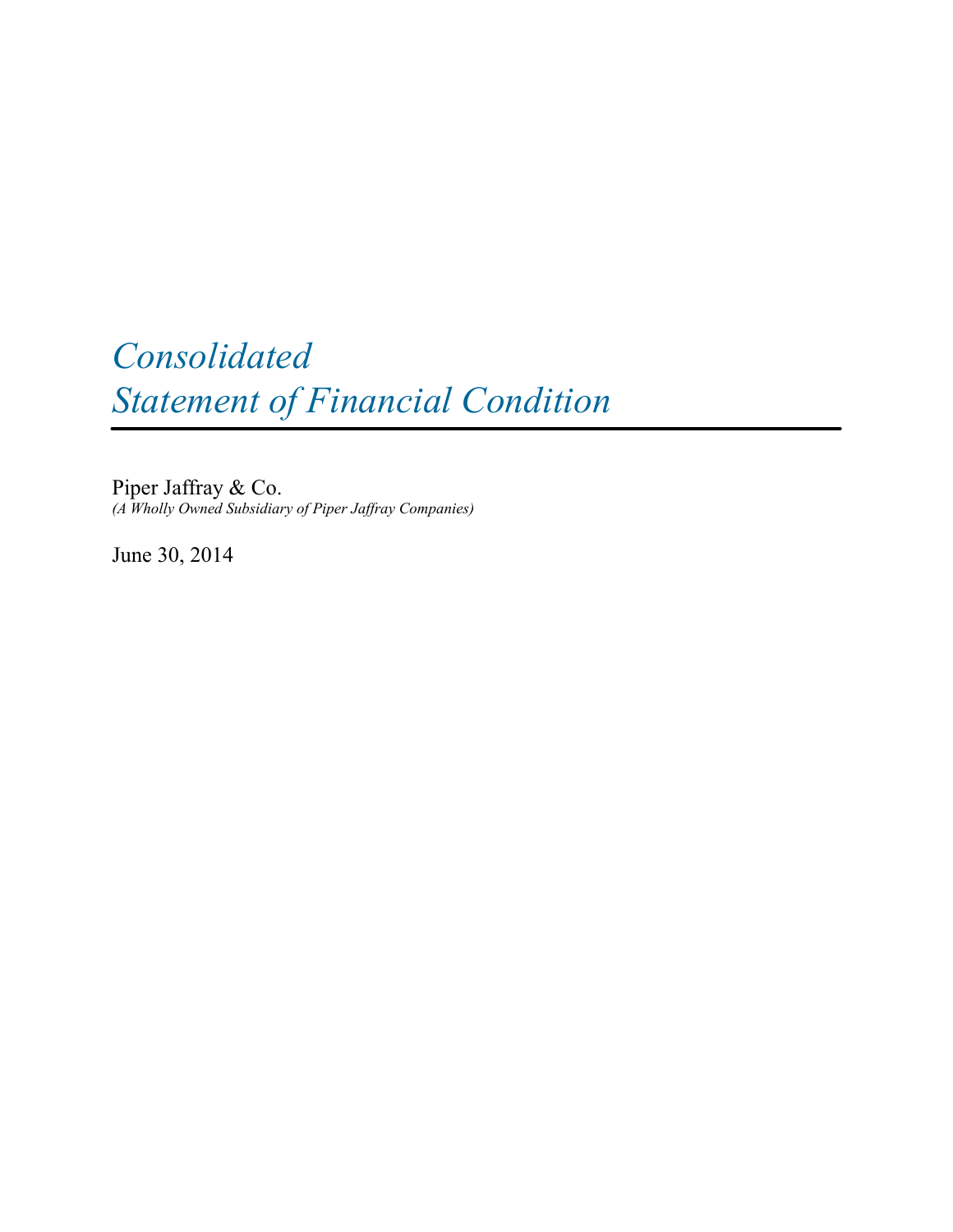Dear Client:

The following information outlines the financial condition of Piper Jaffray  $\&$  Co. We have approximately \$1.5 billion in assets and are capitalized with approximately \$414 million in equity capital. As described in the notes, we have \$160.5 million in net regulatory capital and have exceeded the minimum net capital required under the SEC rule by \$159.1 million.

At Piper Jaffray, we are focused on building a leading investment banking firm. As we state in our Guiding Principles, serving you is our fundamental purpose. We value the trust you have placed in us and look forward to furthering our relationship with you.

Sincerely,

AndrewSM

Andrew S. Duff Chairman & CEO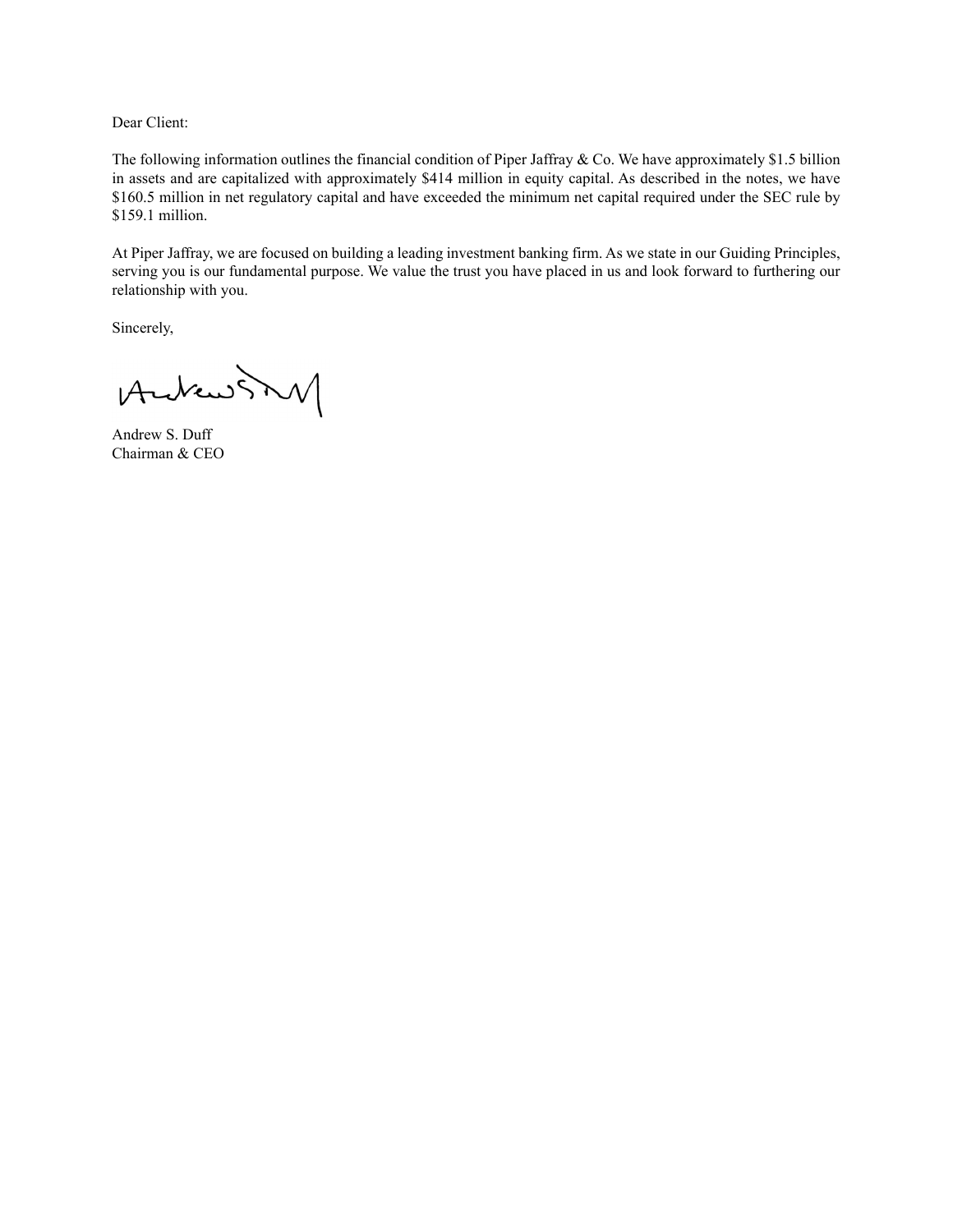# **Piper Jaffray & Co. Consolidated Statement of Financial Condition (unaudited) June 30, 2014**

*(Dollars in thousands)*

**Assets**

|                                                                                     | \$       | 50,103<br>44,020 |
|-------------------------------------------------------------------------------------|----------|------------------|
| Receivables:                                                                        |          |                  |
|                                                                                     |          | 64,836           |
|                                                                                     |          | 124,461          |
|                                                                                     |          | 156,323          |
|                                                                                     |          |                  |
|                                                                                     |          | 522,676          |
| Financial instruments and other inventory positions owned and pledged as collateral |          | 360,979          |
|                                                                                     |          | 883,655          |
|                                                                                     |          |                  |
| Fixed assets (net of accumulated depreciation and amortization of \$59,509)         |          | 13,383           |
|                                                                                     |          | 15,034           |
|                                                                                     |          | 3,830            |
|                                                                                     |          | 66,342           |
|                                                                                     |          | 73,115           |
|                                                                                     |          | 1,495,102        |
|                                                                                     |          |                  |
| <b>Liabilities and Shareholder's Equity</b>                                         |          |                  |
|                                                                                     | <b>S</b> |                  |
|                                                                                     |          | 271,471          |
| Payables:                                                                           |          |                  |
|                                                                                     |          | 45,499           |
|                                                                                     |          | 139,694          |
|                                                                                     |          | 11,815           |
| Financial instruments and other inventory positions sold, but not yet purchased     |          | 315,600          |
|                                                                                     |          | 99,149           |
|                                                                                     |          | 158,829          |
|                                                                                     |          | 38,680           |
|                                                                                     |          | 1,080,737        |

|  | 414.124 |
|--|---------|
|  |         |
|  |         |

*See Notes to the Consolidated Statement of Financial Condition*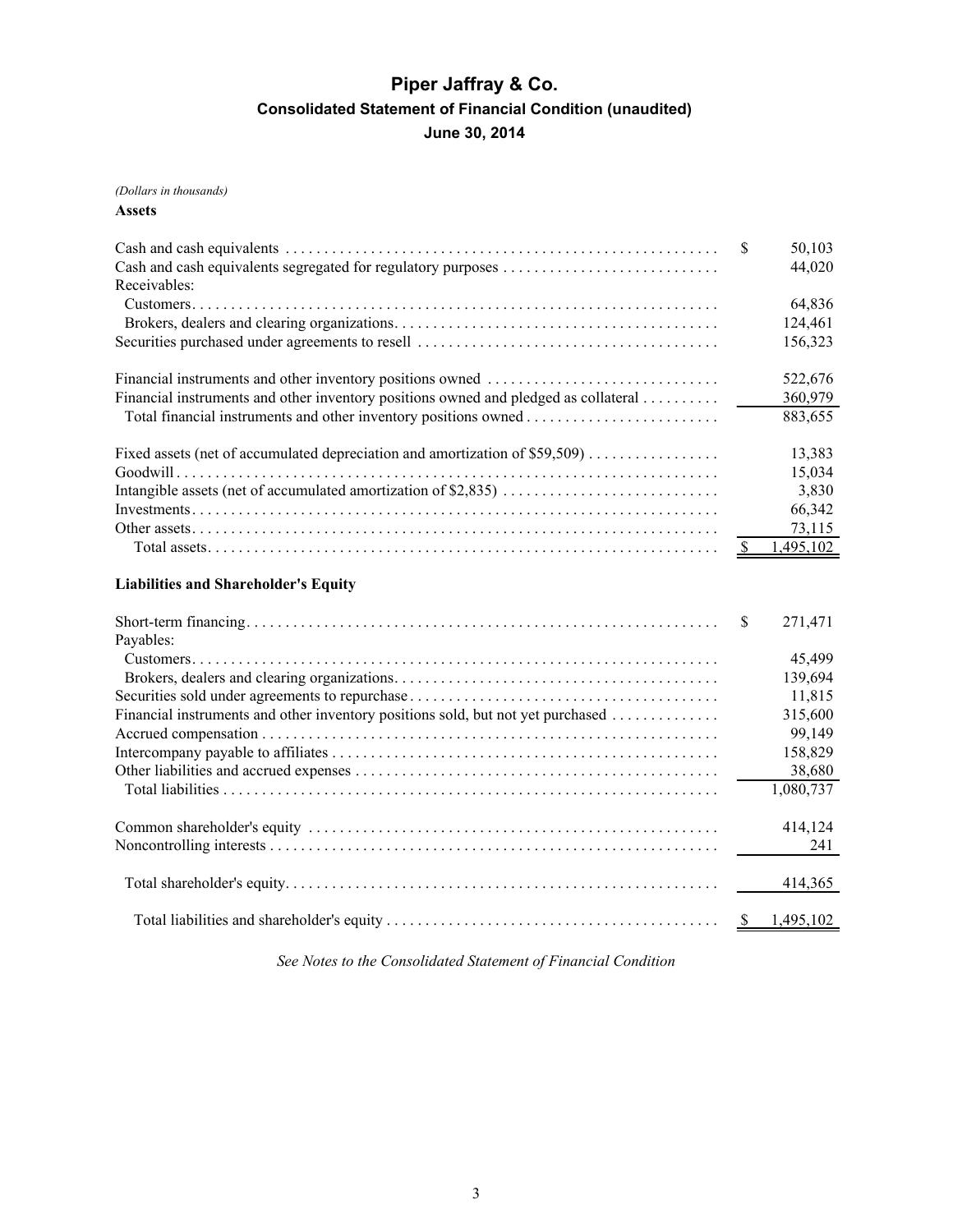**Note 1** *Organization and Basis of Presentation*

### **Organization**

Piper Jaffray & Co. ("Piper Jaffray" or the "Company") is a wholly owned subsidiary of Piper Jaffray Companies ("Parent Company"). The Parent Company is a public holding company incorporated in Delaware and traded on the New York Stock Exchange ("NYSE"). The Company is a self-clearing securities broker dealer and investment banking firm registered under the Securities and Exchange Act of 1934 and is a member of the Financial Industry Regulatory Authority ("FINRA"). As such, the Company trades and effects transactions in listed and unlisted equity and fixed income securities, underwrites equity and municipal debt offerings and provides various other financial services.

### **Basis of Presentation**

The accompanying consolidated statement of financial condition has been prepared in accordance with U.S. generally accepted accounting principles ("U.S. GAAP") and includes the accounts of Piper Jaffray and all other entities in which the Company has a controlling financial interest. Noncontrolling interests represent equity interests in consolidated entities that are not attributable, either directly or indirectly, to Piper Jaffray. Noncontrolling interests include the minority equity holders' proportionate share of the equity in a private equity investment vehicle. All material intercompany balances have been eliminated.

The preparation of the consolidated statement of financial condition and related disclosures in conformity with U.S. GAAPrequires management to make estimates and assumptions that affect the reported amounts of assets and liabilities at the date of the consolidated statement of financial condition. Although these estimates and assumptions are based on the best information available, actual results could differ from those estimates.

**Note 2** *Summary of Significant Accounting Policies*

## **Principles of Consolidation**

The Company determines whether it has a controlling financial interest in an entity by first evaluating whether the entity is a voting interest entity or a variable interest entity ("VIE").

Voting interest entities are entities in which the total equity investment at risk is sufficient to enable each entity to finance itself independently and provides the equity holders with the obligation to absorb losses, the right to receive residual returns and the right or power to make decisions about or direct the entity's activities that most significantly impact the entity's economic performance. Voting interest entities, where the Company has a majority interest, are consolidated in accordance with Financial Accounting Standards Board ("FASB") Accounting Standards Codification Topic 810, "Consolidations" ("ASC 810"). ASC 810 states that the usual condition for a controlling financial interest in an entity is ownership of a majority voting interest. Accordingly, the Company consolidates voting interest entities in which it has all, or a majority of, the voting interests.

As defined in ASC 810, VIEs are entities that lack one or more of the characteristics of a voting interest entity described above. With the exception of entities eligible for the deferral codified in FASB Accounting Standards Update ("ASU") No. 2010-10, "Consolidation: Amendments for Certain Investment Funds," ("ASU 2010-10") (generally asset managers and investment companies), ASC 810 states that a controlling financial interest in an entity is present when an enterprise has a variable interest, or combination of variable interests, that have both the power to direct the activities of the entity that most significantly impact the entity's economic performance and the obligation to absorb losses of the entity or the rights to receive benefits from the entity that could potentially be significant to the entity. Accordingly, the Company consolidates VIEs in which the Company has a controlling financial interest.

Entities meeting the deferral provision defined by ASU 2010-10 are evaluated under the historical VIE guidance. Under the historical guidance, a controlling financial interest in an entity is present when an enterprise has a variable interest, or combination of variable interests, that will absorb a majority of the entity's expected losses, receive a majority of the entity's expected residual returns, or both. The enterprise with a controlling financial interest, known as the primary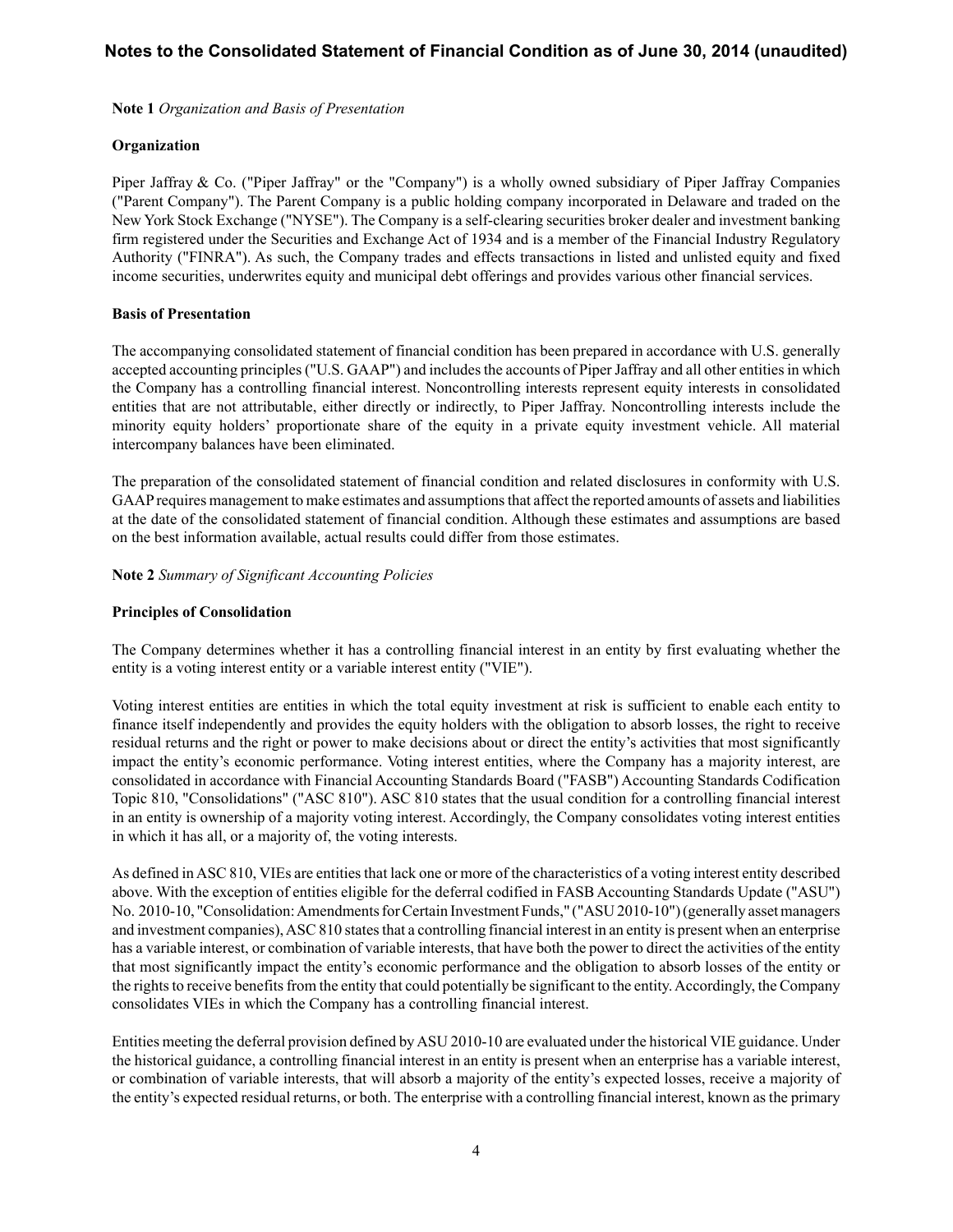beneficiary, consolidates the VIE. Accordingly, the Company consolidates VIEs subject to the deferral provisions defined by ASU 2010-10 in which the Company is deemed to be the primary beneficiary.

When the Company does not have a controlling financial interest in an entity but exerts significant influence over the entity's operating and financial policies (generally defined as owning a voting or economic interest of between 20 percent to 50 percent), the Company accounts for its investment in accordance with the equity method of accounting prescribed by FASB Accounting Standards Codification Topic 323, "Investments — Equity Method and Joint Ventures." If the Company does not have a controlling financial interest in, or exert significant influence over, an entity, the Company accounts for its investment at fair value, if the fair value option was elected, or at cost.

### **Cash and Cash Equivalents**

Cash and cash equivalents consist of cash and highly liquid investments with maturities of 90 days or less at the date of origination.

In accordance with Rule 15c3-3 of the Securities Exchange Act of 1934, Piper Jaffray, as a registered broker dealer carrying customer accounts, is subject to requirements related to maintaining cash or qualified securities in a segregated reserve account for the exclusive benefit of its customers.

### **Customer Transactions**

Customer securities transactions are recorded on a settlement date basis, while the related revenues and expenses are recorded on a trade date basis. Customer receivables and payables include amounts related to both cash and margin transactions. Securities owned by customers, including those that collateralize margin or other similar transactions, are not reflected on the consolidated statement of financial condition.

### **Receivables from and Payables to Brokers, Dealers and Clearing Organizations**

Receivables from brokers, dealers and clearing organizations include receivables arising from unsettled securities transactions, deposits paid for securities borrowed, receivables from clearing organizations, deposits with clearing organizations and amounts receivable for securities not delivered to the purchaser by the settlement date ("securities failed to deliver"). Payables to brokers, dealers and clearing organizations include payables arising from unsettled securities transactions, payables to clearing organizations and amounts payable for securities not received from a seller by the settlement date ("securities failed to receive"). Unsettled securities transactions related to the Company's operations are recorded at contract value on a net basis.

### **Collateralized Securities Transactions**

Securities purchased under agreements to resell and securities sold under agreements to repurchase are carried at the contractual amounts at which the securities will be subsequently resold or repurchased, including accrued interest. It is the Company's policy to take possession or control of securities purchased under agreements to resell at the time these agreements are entered into. The counterparties to these agreements typically are primary dealers of U.S. government securities and major financial institutions. Collateral is valued daily, and additional collateral is obtained from or refunded to counterparties when appropriate.

Securities borrowed and loaned result from transactions with other broker dealers or financial institutions and are recorded at the amount of cash collateral advanced or received. These amounts are included in receivables from and payables to brokers, dealers and clearing organizations on the consolidated statement of financial condition. Securities borrowed transactions require the Company to deposit cash or other collateral with the lender. Securities loaned transactions require the borrower to deposit cash with the Company. The Company monitors the market value of securities borrowed and loaned on a daily basis, with additional collateral obtained or refunded as necessary.

Interest is accrued on securities borrowed and loaned transactions and is included in other assets or other liabilities and accrued expenses on the consolidated statement of financial condition.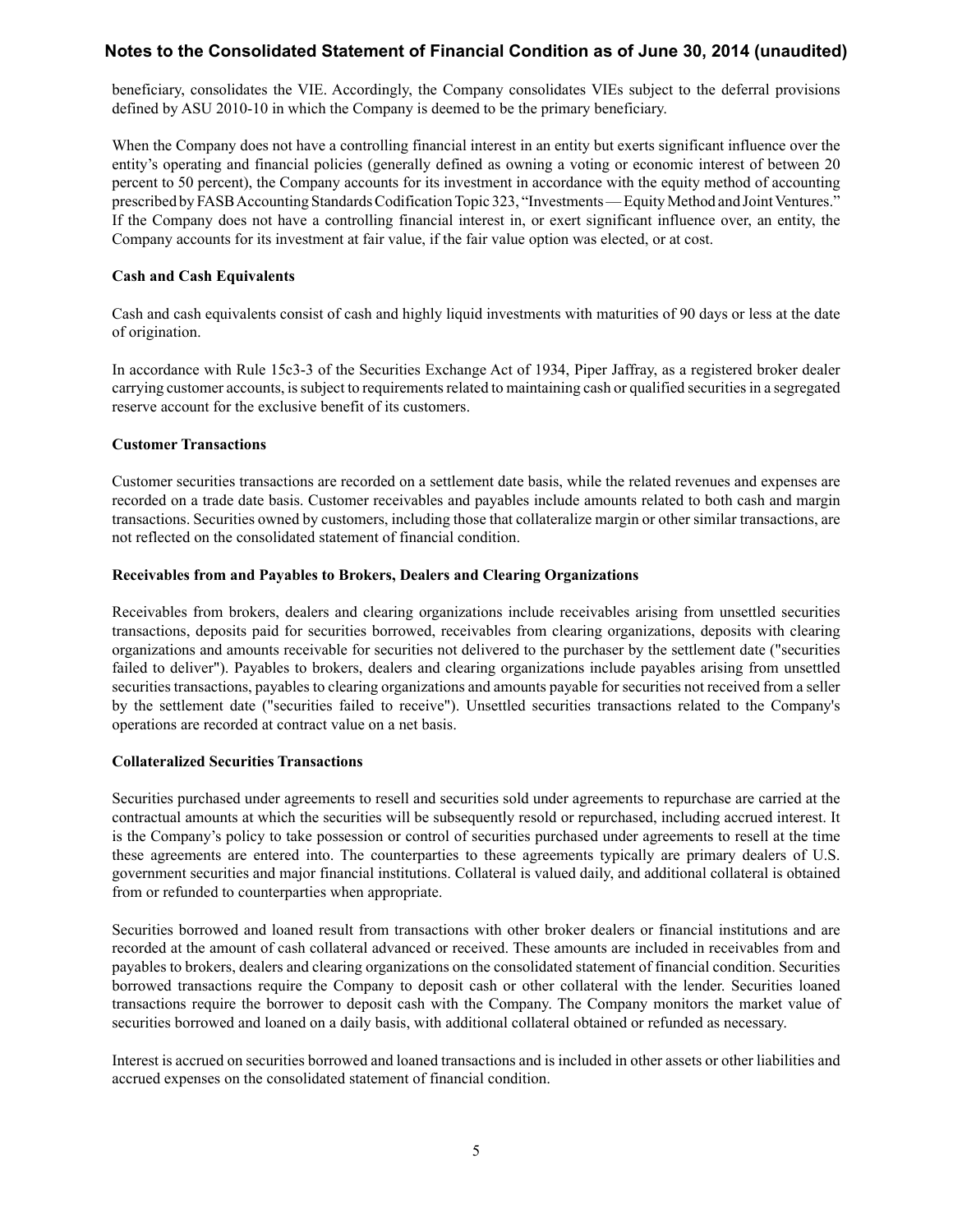#### **Fair Value of Financial Instruments**

Financial instruments and other inventory positions owned and financial instruments and other inventory positions sold, but not yet purchased on the consolidated statement of financial condition consist of financial instruments recorded at fair value. Securities (both long and short) are recognized on a trade-date basis. Additionally, certain of the Company's investments on the consolidated statement of financial condition are recorded at fair value, either as required by accounting guidance or through the fair value election.

*Fair Value Hierarchy* – FASB Accounting Standards Codification Topic 820, "Fair Value Measurement," ("ASC 820") provides a definition of fair value, establishes a framework for measuring fair value, establishes a fair value hierarchy based on the inputs used to measure fair value and enhances disclosure requirements for fair value measurements. ASC 820 maximizes the use of observable inputs and minimizes the use of unobservable inputs by requiring that the observable inputs be used when available. Observable inputs are inputs that market participants would use in pricing the asset or liability based on market data obtained from independent sources. Unobservable inputs reflect management's assumptions that market participants would use in pricing the asset or liability developed based on the best information available in the circumstances. The hierarchy is broken down into three levels based on the transparency of inputs as follows:

Level I – Quoted prices (unadjusted) are available in active markets for identical assets or liabilities as of the report date. A quoted price for an identical asset or liability in an active market provides the most reliable fair value measurement because it is directly observable to the market. The type of financial instruments included in Level I are highly liquid instruments with quoted prices such as equities listed in active markets, U.S. treasury bonds, money market securities and certain exchange traded firm investments and derivative instruments.

Level II – Pricing inputs are other than quoted prices in active markets, which are either directly or indirectly observable as of the report date. The nature of these financial instruments include instruments for which quoted prices are available but traded less frequently, instruments whose fair value have been derived using a model where inputs to the model are directly observable in the market, or can be derived principally from or corroborated by observable market data, and instruments that are fair valued using other financial instruments, the parameters of which can be directly observed. Instruments which are generally included in this category are certain types of the following securities: non-exchange traded equities, U.S. government agency securities, corporate bonds, municipal securities, asset-backed securities and convertible securities.

Level III – Instruments that have little to no pricing observability as of the report date. These financial instruments may not have two-way markets and are measured using management's best estimate of fair value, where the inputs into the determination of fair value require significant management judgment or estimation. Instruments included in this category generally include certain types of the following securities: asset-backed securities, municipal securities and firm investments.

*Valuation of Financial Instruments* – The fair value of a financial instrument is the amount at which the instrument could be exchanged in an orderly transaction between market participants at the measurement date (the exit price). Based on the nature of the Company's business and its role as a "dealer" in the securities industry, the fair values of its financial instruments are determined internally. When available, the Company values financial instruments at observable market prices, observable market parameters, or broker or dealer prices (bid and ask prices). In the case of financial instruments transacted on recognized exchanges, the observable market prices represent quotations for completed transactions from the exchange on which the financial instrument is principally traded.

A substantial percentage of the fair value of the Company's financial instruments and other inventory positions owned and financial instruments and other inventory positions sold, but not yet purchased, are based on observable market prices, observable market parameters, or derived from broker or dealer prices. The availability of observable market prices and pricing parameters can vary from product to product. Where available, observable market prices and pricing or market parameters in a product may be used to derive a price without requiring significant judgment. In certain markets, observable market prices or market parameters are not available for all products, and fair value is determined using techniques appropriate for each particular product. These techniques involve some degree of judgment. Results from valuation models and other techniques in one period may not be indicative of future period fair value measurement.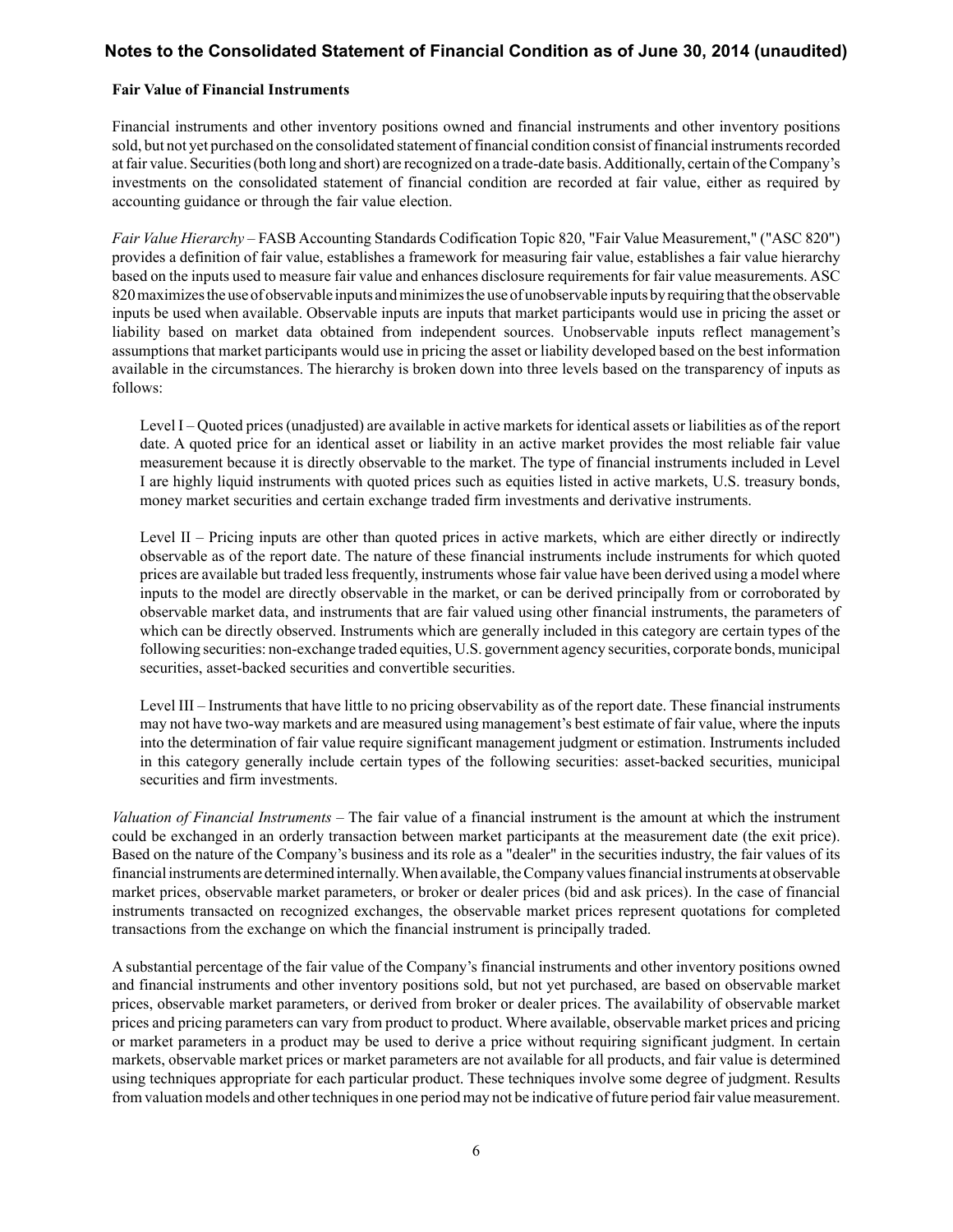For investments in illiquid or privately held securities that do not have readily determinable fair values, the determination of fair value requires the Company to estimate the value of the securities using the best information available. Among the factors considered by the Company in determining the fair value of such financial instruments are the cost, terms and liquidity of the investment, the financial condition and operating results of the issuer, the quoted market price of publicly traded securities with similar quality and yield, and other factors generally pertinent to the valuation of investments. In instances where a security is subject to transfer restrictions, the value of the security is based primarily on the quoted price of a similar security without restriction but may be reduced by an amount estimated to reflect such restrictions. In addition, even where the Company derives the value of a security based on information from an independent source, certain assumptions may be required to determine the security's fair value. For instance, the Company assumes that the size of positions in securities that the Company holds would not be large enough to affect the quoted price of the securities if the firm sells them, and that any such sale would happen in an orderly manner. The actual value realized upon disposition could be different from the currently estimated fair value.

The fair values related to derivative contract transactions are reported in financial instruments and other inventory positions owned and financial instruments and other inventory positions sold, but not yet purchased on the consolidated statement of financial condition. Depending upon the product and terms of the transaction, the fair value of the Company's derivative contracts can be observed or priced using models based on the net present value of estimated future cash flows. The valuation models used require inputs including contractual terms, yield curves, discount rates and measures of volatility. The Company does not utilize "hedge accounting" as described within FASB Accounting Standards Codification Topic 815, "Derivatives and Hedging" ("ASC 815").

### **Fixed Assets**

Fixed assets include furniture and equipment, software and leasehold improvements. Furniture and equipment and software are depreciated using the straight-line method over estimated useful lives of three to ten years. Leasehold improvements are amortized over their estimated useful life or the life of the lease, whichever is shorter. The Company capitalizes certain costs incurred in connection with internal use software projects and amortizes the amount over the expected useful life of the asset, generally three to seven years.

### **Leases**

The Company leases its corporate headquarters and other offices under various non-cancelable leases. The leases require payment of real estate taxes, insurance and common area maintenance, in addition to rent. The terms of the Company's lease agreements generally range up to twelve years. Some of the leases contain renewal options, escalation clauses, rent-free holidays and operating cost adjustments.

For leases that contain escalation clauses or rent-free holidays, the Company recognizes the related rent expense on a straight-line basis from the date the Company takes possession of the property to the end of the initial lease term. The Company records any difference between the straight-line rent amounts and amounts payable under the leases as part of other liabilities and accrued expenses.

Cash or lease incentives received upon entering into certain leases are recognized on a straight-line basis as a reduction of rent expense from the date the Company takes possession of the property or receives the cash to the end of the initial lease term. The Company records the unamortized portion of lease incentives as part of other liabilities and accrued expenses.

### **Goodwill and Intangible Assets**

Goodwill represents the fair value of the consideration transferred in excess of the fair value of identifiable net assets at the acquisition date. The recoverability of goodwill is evaluated annually, at a minimum, or on an interim basis if circumstances indicate a possible inability to realize the carrying amount. The Company has the option to first assess qualitative factors to determine whether the fair value of a reporting unit is less than its carrying amount. Further quantitative analysis is required if the Company determines that the fair value of a reporting unit is less than its carrying amount. The evaluation includes assessing the estimated fair value of the Company's reporting unit based on a discounted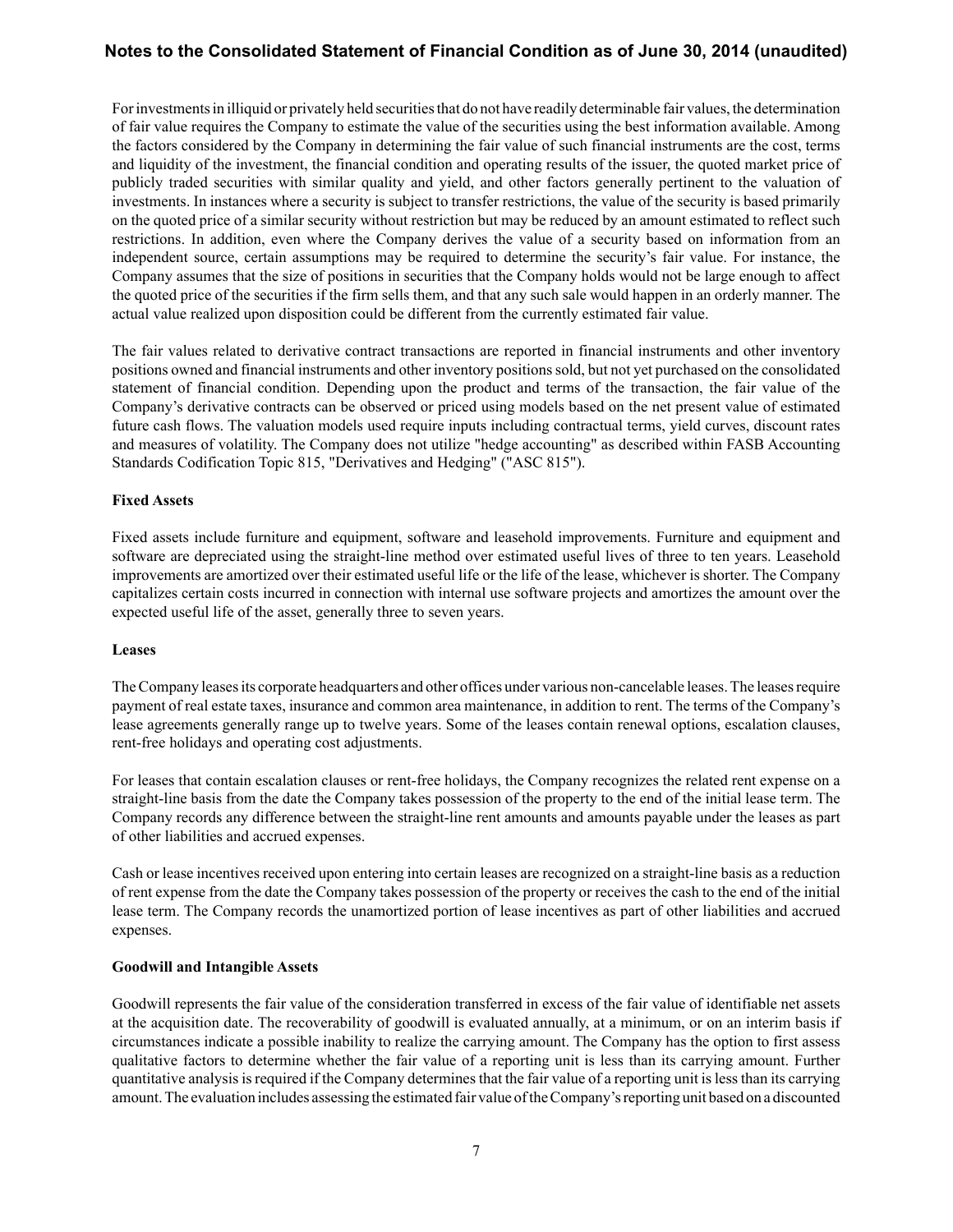cash flow model using revenue and profit forecasts, the Parent Company's market capitalization, public market comparables and multiples of recent mergers and acquisitions of similar businesses, if available.

Intangible assets with determinable lives consist of customer relationships and non-competition agreements that are amortized over their estimated useful lives ranging from two to five years.

#### **Investments**

The Company's proprietary investments include investments in private companies and partnerships, public companies, registered mutual funds and warrants of public and private companies. Equity investments in private companies are accounted for at fair value, if the fair value option was elected, or at cost. Investments in partnerships are accounted for under the equity method, which is generally the net asset value. Registered mutual funds are accounted for at fair value. Company-owned warrants with a cashless exercise option are valued at fair value, while warrants without a cashless exercise option are valued at cost.

#### **Other Assets**

Other assets include net deferred income tax assets, receivables and prepaid expenses. Receivables include fee receivables, accrued interest and loans made to employees, typically in connection with their recruitment. Employee loans are forgiven based on continued employment and are amortized using the straight-line method over the respective terms of the loans, which generally range from two to five years.

#### **Income Taxes**

The Company is included in the consolidated U.S. federal income tax return filed by the Parent Company on a calendar year basis, combined returns for state tax purposes where required and separate state income tax returns where required. The Company determines and records income taxes based upon the provisions of a tax sharing arrangement with the Parent Company and U.S. affiliated entities. Deferred tax assets and liabilities are determined based on the difference between the financial statement carrying amounts and tax bases of assets and liabilities using enacted tax rates expected to apply to taxable income in the periods in which the deferred tax asset or liability is expected to be settled or realized. Uncertain tax positions are recognized if they are more likely than not to be sustained upon examination, based on the technical merits of the position. The amount of tax benefit recognized is the largest amount of benefit that is greater than 50 percent likely of being realized upon settlement. The Company recognizes interest and penalties, if any, related to income tax matters as part of the provision for income taxes.

#### **Contingencies**

The Company is involved in various pending and potential legal proceedings related to its business, including litigation, arbitration and regulatory proceedings. The Company establishes reserves for potential losses in accordance with FASB Accounting Standards Codification Topic 450, "Contingencies," to the extent that claims are probable of loss and the amount of the loss can be reasonably estimated. The determination of the outcome and reserve amounts requires significant judgment on the part of management.

#### **Note 3** *Recent Accounting Pronouncements*

#### **Future Adoption of New Accounting Standards**

#### *Repurchase Agreements*

In June 2014, the FASB issued ASU No. 2014-11, "Transfers and Servicing (Topic 860): Repurchase-to-Maturity Transactions, Repurchase Financings, and Disclosures," ("ASU 2014-11") amending FASB Accounting Standards Codification Topic 860, "Transfers and Servicing." The amended guidance changes the accounting for repurchase-tomaturity transactions and repurchase financing arrangements. The guidance also requires new disclosures for certain transfers accounted for as sales and collateral supporting transactions that are accounted for as secured borrowings. ASU 2014-11 is effective for annual and interim periods beginning after December 15, 2014, except for the disclosures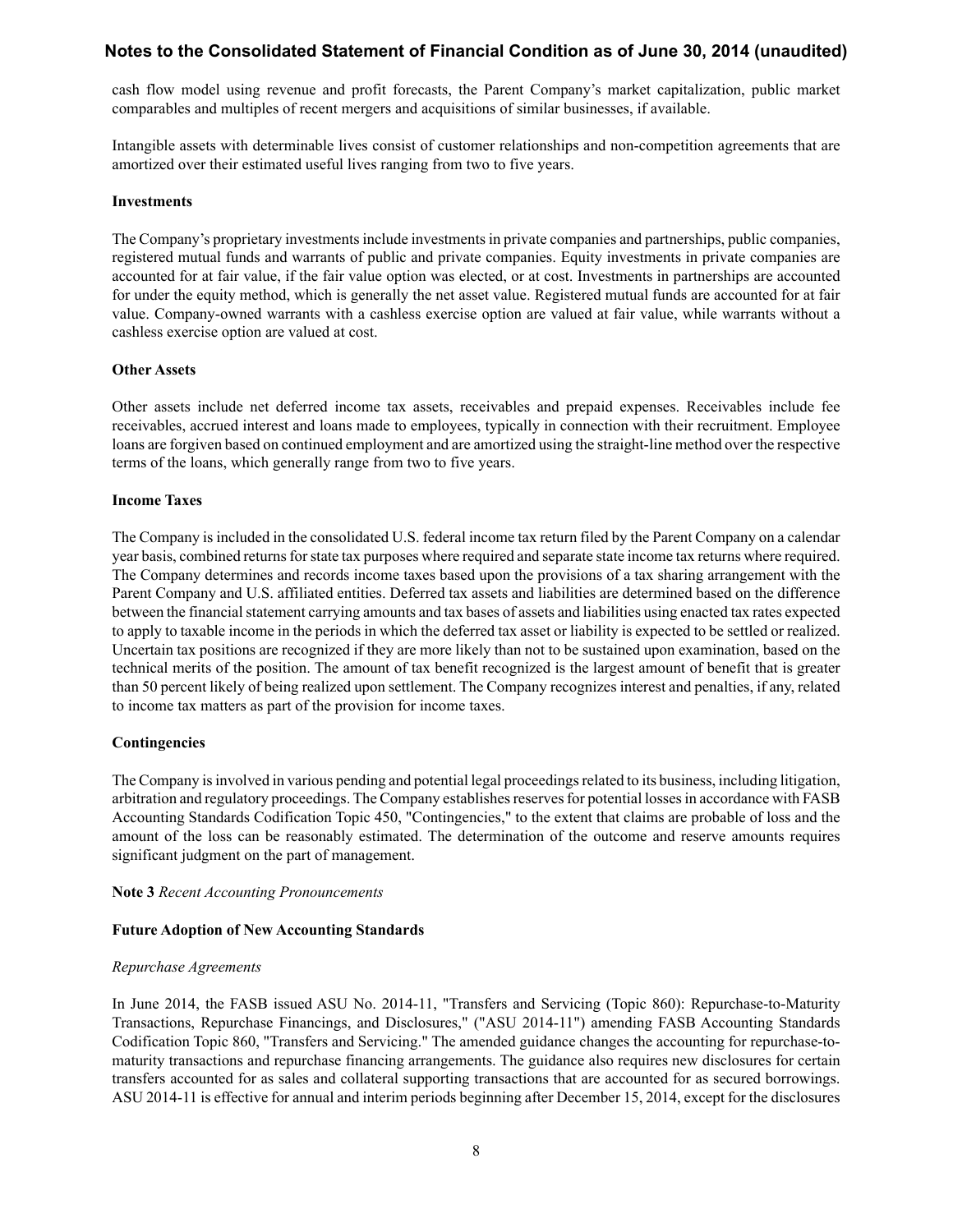related to secured borrowings, which are effective for annual periods beginning after December 15, 2014, and for interim periods beginning after March 15, 2015. The adoption of ASU 2014-11 is not expected to have a material impact on the Company's financial position, but may impact the Company's disclosures.

### **Note 4** *Financial Instruments and Other Inventory Positions Owned and Financial Instruments and Other Inventory Positions Sold, but Not Yet Purchased*

Financial instruments and other inventory positions owned and financial instruments and other inventory positions sold, but not yet purchased at June 30, 2014 were as follows:

#### *(Dollars in thousands)*

| Financial instruments and other inventory positions owned: |         |
|------------------------------------------------------------|---------|
| Corporate securities:                                      |         |
|                                                            | 55,975  |
|                                                            | 94,496  |
|                                                            | 27,344  |
| Municipal securities:                                      |         |
|                                                            | 4,913   |
|                                                            | 161,355 |
|                                                            | 152.209 |
|                                                            | 133,719 |
|                                                            | 245.365 |
|                                                            | 8,185   |
|                                                            | - 94    |
|                                                            | 883 655 |

Financial instruments and other inventory positions sold, but not yet purchased:

| Corporate securities: |         |
|-----------------------|---------|
|                       | 96.962  |
|                       | 9.974   |
|                       | 49,009  |
|                       | 158,276 |
|                       |         |
|                       | 315.600 |

At June 30, 2014, financial instruments and other inventory positions owned in the amount of \$361.0 million had been pledged as collateral for repurchase agreements and short-term financings.

Financial instruments and other inventory positions sold, but not yet purchased represent obligations of the Company to deliver the specified security at the contracted price, thereby creating a liability to purchase the security in the market at prevailing prices. The Company is obligated to acquire the securities sold short at prevailing market prices, which may exceed the amount reflected on the consolidated statement of financial condition. The Company economically hedges changes in the market value of its financial instruments and other inventory positions owned using inventory positions sold, but not yet purchased, and exchange traded equity options.

#### **Derivative Contract Financial Instruments**

The Company enters into option contracts to economically hedge market value risk associated with its trading of convertible securities and asset-backed securities. As of June 30, 2014, the total absolute notional contract amount associated with the Company's outstanding equity option derivative contracts was \$16.0 million. The Company's option contracts do not qualify for hedge accounting. Derivatives are reported on a net basis by counterparty (i.e., the net payable or receivable for derivative assets and liabilities for a given counterparty) when a legal right of offset exists and on a net basis by cross product when applicable provisions are stated in master netting agreements. As of June 30, 2014, the Company's derivative contracts are reported at gross fair market value on the consolidated statement of financial condition.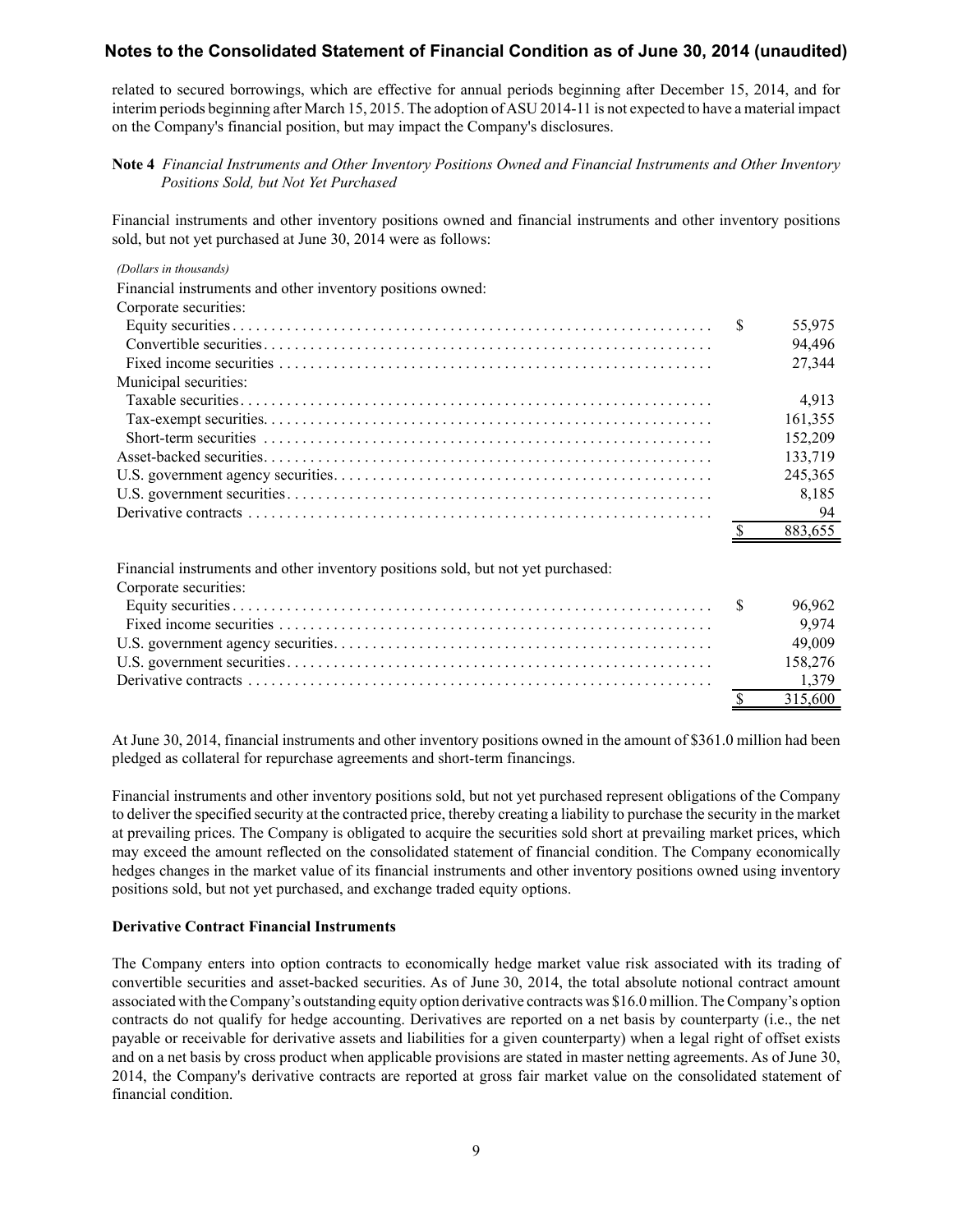### **Note 5** *Fair Value of Financial Instruments*

Based on the nature of the Company's business and its role as a "dealer" in the securities industry, the fair values of its financial instruments are determined internally. The Company's processes are designed to ensure that the fair values used for financial reporting are based on observable inputs wherever possible. In the event that observable inputs are not available, unobservable inputs are developed based on an evaluation of all relevant empirical market data, including prices evidenced by market transactions, interest rates, credit spreads, volatilities and correlations and other securityspecific information. Valuation adjustments related to illiquidity or counterparty credit risk are also considered. In estimating fair value, the Company may utilize information provided by third-party pricing vendors to corroborate internally-developed fair value estimates.

The Company employs specific control processes to determine the reasonableness of the fair value of its financial instruments. The Company's processes are designed to ensure that the internally estimated fair values are accurately recorded and that the data inputs and the valuation techniques used are appropriate, consistently applied, and that the assumptions are reasonable and consistent with the objective of determining fair value. Individuals outside of the trading departments perform independent pricing verification reviews as of each reporting date. The Company has established parameters which set forth when the fair value of securities are independently verified. The selection parameters are generally based upon the type of security, the level of estimation risk of a security, the materiality of the security to the Company's financial statements, changes in fair value from period to period, and other specific facts and circumstances of the Company's securities portfolio. In evaluating the initial internally-estimated fair values made by the Company's traders, the nature and complexity of securities involved (e.g., term, coupon, collateral, and other key drivers of value), level of market activity for securities, and availability of market data are considered. The independent price verification procedures include, but are not limited to, analysis of trade data (both internal and external where available), corroboration to the valuation of positions with similar characteristics, risks and components, or comparison to an alternative pricing source, such as a discounted cash flow model. The Company's valuation committee, comprised of members of senior management, provides oversight and overall responsibility for the internal control processes and procedures related to fair value measurements.

The following is a description of the valuation techniques used to measure fair value.

### **Cash Equivalents**

Cash equivalents include highly liquid investments with original maturities of 90 days or less. Actively traded money market funds are measured at their net asset value and classified as Level I.

### **Financial Instruments and Other Inventory Positions Owned**

The Company records financial instruments and other inventory positions owned and financial instruments and other inventory positions sold, but not yet purchased at fair value on the consolidated statement of financial condition.

*Equity securities –* Exchange traded equity securities are valued based on quoted prices from the exchange for identical assets or liabilities as of the period-end date. To the extent these securities are actively traded and valuation adjustments are not applied, they are categorized as Level I. Non-exchange traded equity securities (principally hybrid preferred securities) are measured primarily using broker quotations, prices observed for recently executed market transactions and internally-developed fair value estimates based on observable inputs and are categorized within Level II of the fair value hierarchy.

*Convertible securities –* Convertible securities are valued based on observable trades, when available. Accordingly, these convertible securities are categorized as Level II.

*Corporate fixed income securities –*Fixed income securities include corporate bonds which are valued based on recently executed market transactions of comparable size, internally-developed fair value estimates based on observable inputs, or broker quotations. Accordingly, these corporate bonds are categorized as Level II.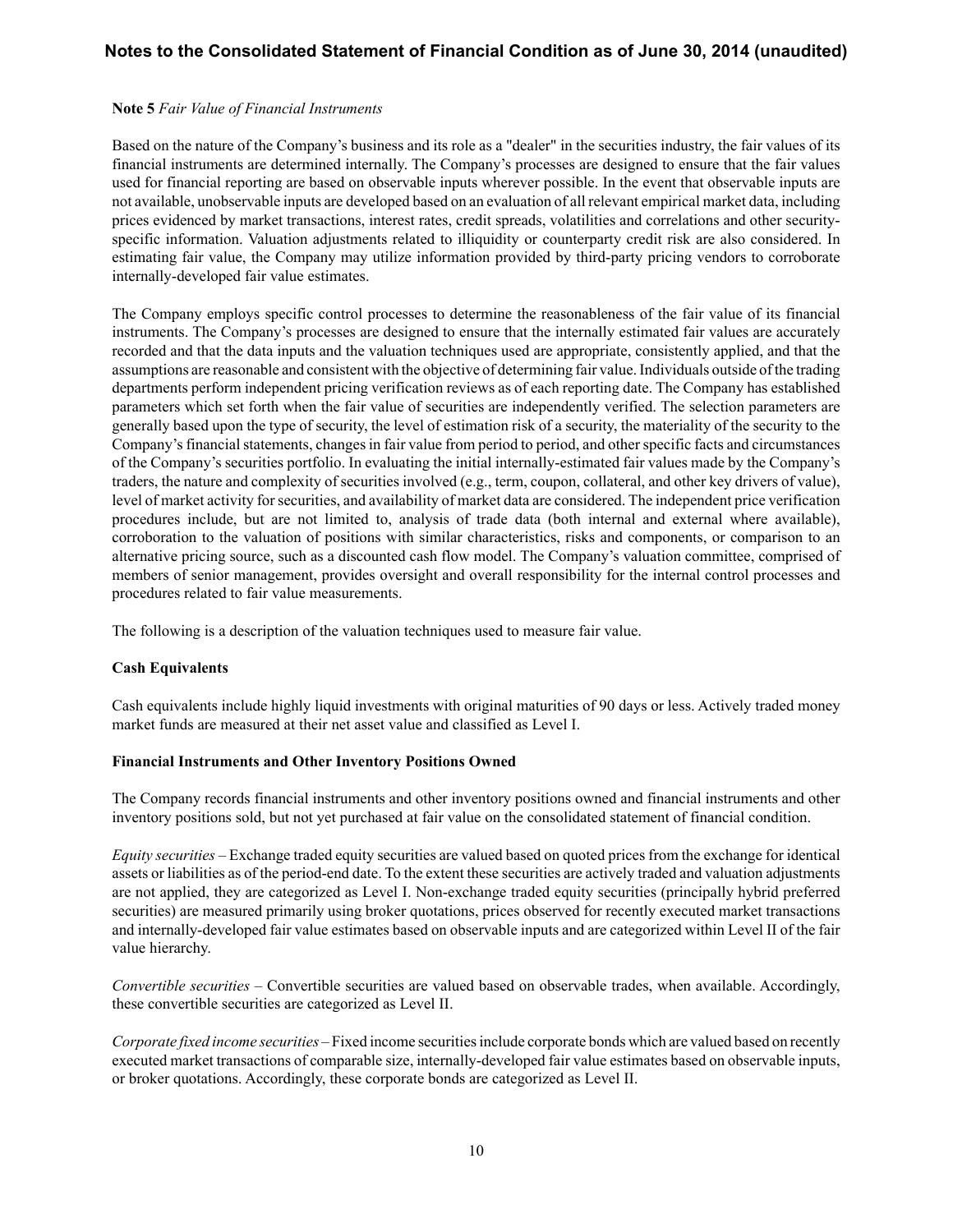*Taxable municipal securities –* Taxable municipal securities are valued using recently executed observable trades or market price quotations and therefore are generally categorized as Level II.

*Tax-exempt municipal securities –* Tax-exempt municipal securities are valued using recently executed observable trades or market price quotations and therefore are generally categorized as Level II. Certain illiquid tax-exempt municipal securities are valued using market data for comparable securities (maturity and sector) and management judgment to infer an appropriate current yield or other model-based valuation techniques deemed appropriate by management based on the specific nature of the individual security and are therefore categorized as Level III.

*Short-term municipal securities –* Short-term municipal securities include auction rate securities, variable rate demand notes, and other short-term municipal securities. Variable rate demand notes and other short-term municipal securities are valued using recently executed observable trades or market price quotations and therefore are generally categorized as Level II. Auction rate securities with limited liquidity are categorized as Level III and are valued using discounted cash flow models with unobservable inputs such as the Company's expected recovery rate on the securities.

*Asset-backed securities –* Asset-backed securities are valued using observable trades, when available. Certain assetbacked securities are valued using models where inputs to the model are directly observable in the market, or can be derived principally from or corroborated by observable market data. These asset-backed securities are categorized as Level II. Other asset-backed securities, which are principally collateralized by residential mortgages, have experienced low volumes of executed transactions resulting in less observable transaction data. Certain asset-backed securities collateralized by residential mortgages are valued using cash flow models that utilize unobservable inputs including credit default rates, prepayment rates, loss severity and valuation yields. As judgment is used to determine the range of these inputs, these asset-backed securities are categorized as Level III.

*U.S. government agency securities –* U.S. government agency securities include agency debt bonds and mortgage bonds. Agency debt bonds are valued by using either direct price quotes or price quotes for comparable bond securities and are categorized as Level II. Mortgage bonds include bonds secured by mortgages, mortgage pass-through securities, agency collateralized mortgage-obligation ("CMO") securities and agency interest-only securities. Mortgage passthrough securities, CMO securities and interest-only securities are valued using recently executed observable trades or other observable inputs, such as prepayment speeds and therefore are generally categorized as Level II. Mortgage bonds are valued using observable market inputs, such as market yields ranging from 18-511 basis points ("bps") on spreads over U.S. treasury securities, or models based upon prepayment expectations ranging from 47-328 Public Securities Association ("PSA") prepayment levels. These securities are categorized as Level II.

*U.S. government securities –* U.S. government securities include highly liquid U.S. treasury securities which are generally valued using quoted market prices and therefore categorized as Level I. The Company does not transact in securities of countries other than the U.S. government.

*Derivatives –* Derivatives include equity option contracts, which are valued based on quoted prices from the exchange for identical assets or liabilities as of the period-end date. To the extent these contracts are actively traded and valuation adjustments are not applied, they are categorized as Level I.

# **Investments**

The Company's investments valued at fair value include equity investments in private companies and partnerships, investments in public companies, investments in registered mutual funds, and warrants of public and private companies. Exchange traded direct equity investments in public companies and registered mutual funds are valued based on quoted prices on active markets and classified as Level I. Company-owned warrants, which have a cashless exercise option, are valued based upon the Black-Scholes option-pricing model and certain unobservable inputs. The Company applies a liquidity discount to the value of its warrants in public and private companies. For warrants in private companies, valuation adjustments, based upon management's judgment, are made to account for differences between the measured security and the stock volatility factors of comparable companies. Company-owned warrants are reported as Level III assets. Equity securities in private companies are valued based on an assessment of each underlying security. These securities are generally categorized as Level III.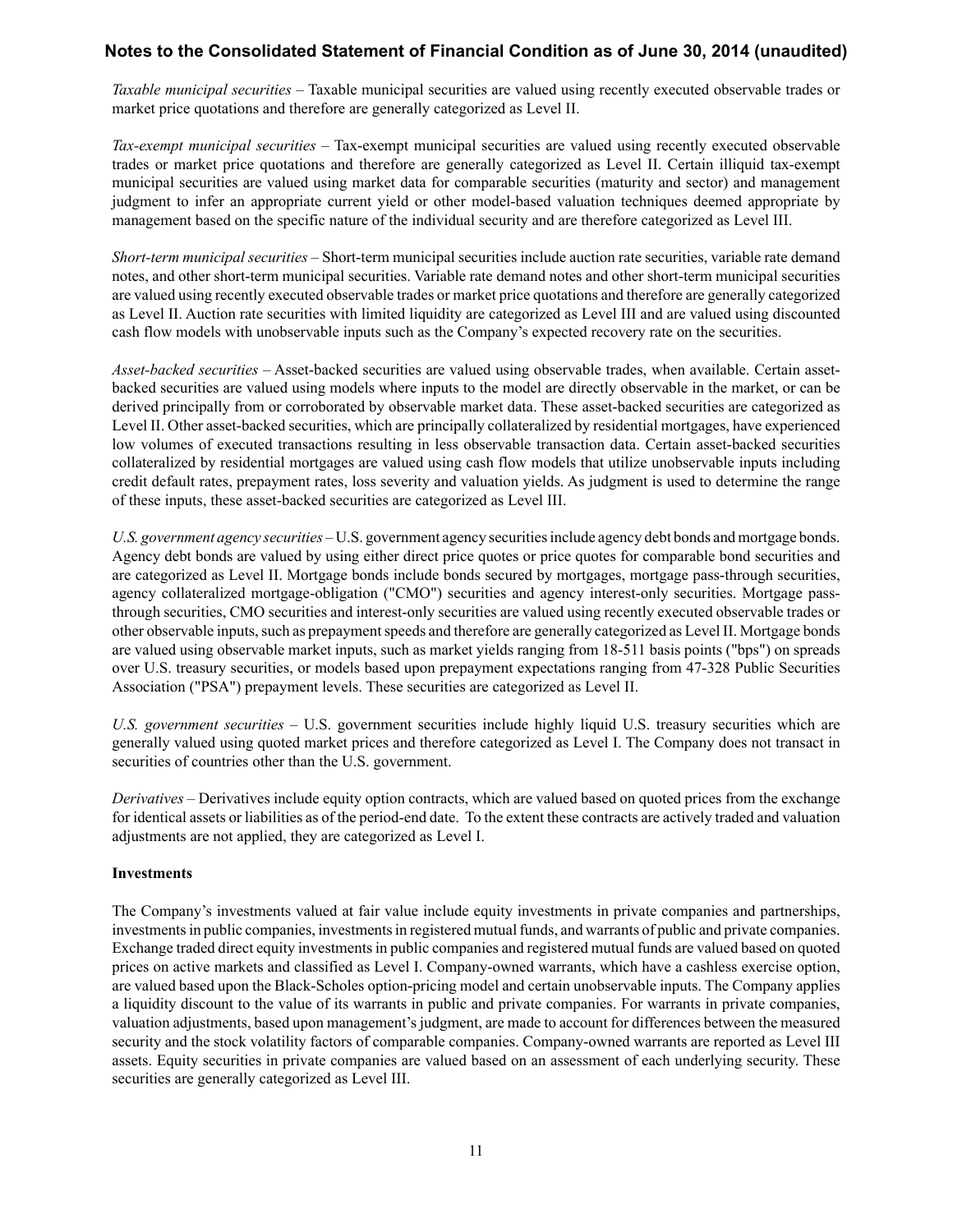*Fair Value Option –* The fair value option permits the irrevocable fair value option election on an instrument-byinstrument basis at initial recognition of an asset or liability or upon an event that gives rise to a new basis of accounting for that instrument. The fair value option was elected for certain equity investments at inception to reflect economic events in earnings on a timely basis. Equity investments of \$0.3 million, included within investments on the consolidated statement of financial condition, are accounted for at fair value and are classified as Level I or Level III assets at June 30, 2014, based on the inputs used to measure fair value.

The following table summarizes quantitative information about the significant unobservable inputs used in the fair value measurement of the Company's Level III financial instruments as of June 30, 2014:

|                                                                  | Valuation<br>Technique                               | Unobservable Input                                                   | Range        | Weighted<br><b>Average</b> |
|------------------------------------------------------------------|------------------------------------------------------|----------------------------------------------------------------------|--------------|----------------------------|
| <b>Assets:</b>                                                   |                                                      |                                                                      |              |                            |
| Financial instruments and<br>other inventory positions<br>owned: |                                                      |                                                                      |              |                            |
| Municipal securities:                                            |                                                      |                                                                      |              |                            |
| Tax-exempt securities. $\dots$                                   |                                                      | Discounted cash flow $\dots$ Debt service coverage ratio (2) $\dots$ | $5 - 69\%$   | 22.2%                      |
| Short-term securities                                            | Discounted cash flow $\dots$                         | Expected recovery rate<br>$(\% \text{ of par}) (2)$                  | $77 - 80\%$  | 79.6%                      |
| Asset-backed securities:                                         |                                                      |                                                                      |              |                            |
| Collateralized by                                                |                                                      |                                                                      |              |                            |
| residential mortgages $\dots$                                    | Discounted cash flow $\ldots$                        | Credit default rates $(3)$                                           | $0 - 10\%$   | $3.6\%$                    |
|                                                                  |                                                      | Prepayment rates $(4)$                                               | $1 - 15\%$   | $4.3\%$                    |
|                                                                  |                                                      | Loss severity $(3)$                                                  | $50 - 100\%$ | 58.3%                      |
|                                                                  |                                                      | Valuation yields $(3)$                                               | $3 - 8\%$    | 4.8%                       |
| Investments at fair value:                                       |                                                      |                                                                      |              |                            |
| Warrants in public and<br>private companies                      | Black-Scholes option<br>pricing model. $\dots \dots$ | Liquidity discount rates $(1)$                                       | $30 - 40\%$  | 34.3%                      |
| Warrants in private<br>$comparies. \ldots \ldots \ldots \ldots$  | Black-Scholes option<br>pricing model                | Stock volatility factors of<br>comparable companies $(2)$            | $22 - 85%$   | 40.6%                      |

*Sensitivity of the fair value to changes in unobservable inputs:*

*(1) Significant increase/(decrease) in the unobservable input in isolation would result in a significantly lower/(higher) fair value measurement.*

*(2) Significant increase/(decrease) in the unobservable input in isolation would result in a significantly higher/(lower) fair value measurement.*

- *(3) Significant changes in any of these inputs in isolation could result in a significantly different fair value. Generally, a change in the assumption*  used for credit default rates is accompanied by a directionally similar change in the assumption used for the loss severity and a directionally *inverse change in the assumption for valuation yields.*
- *(4) The potential impact of changes in prepayment rates on fair value is dependent on other security-specific factors, such as the par value and structure. Changes in the prepayment rates may result in directionally similar or directionally inverse changes in fair value depending on whether the security trades at a premium or discount to the par value.*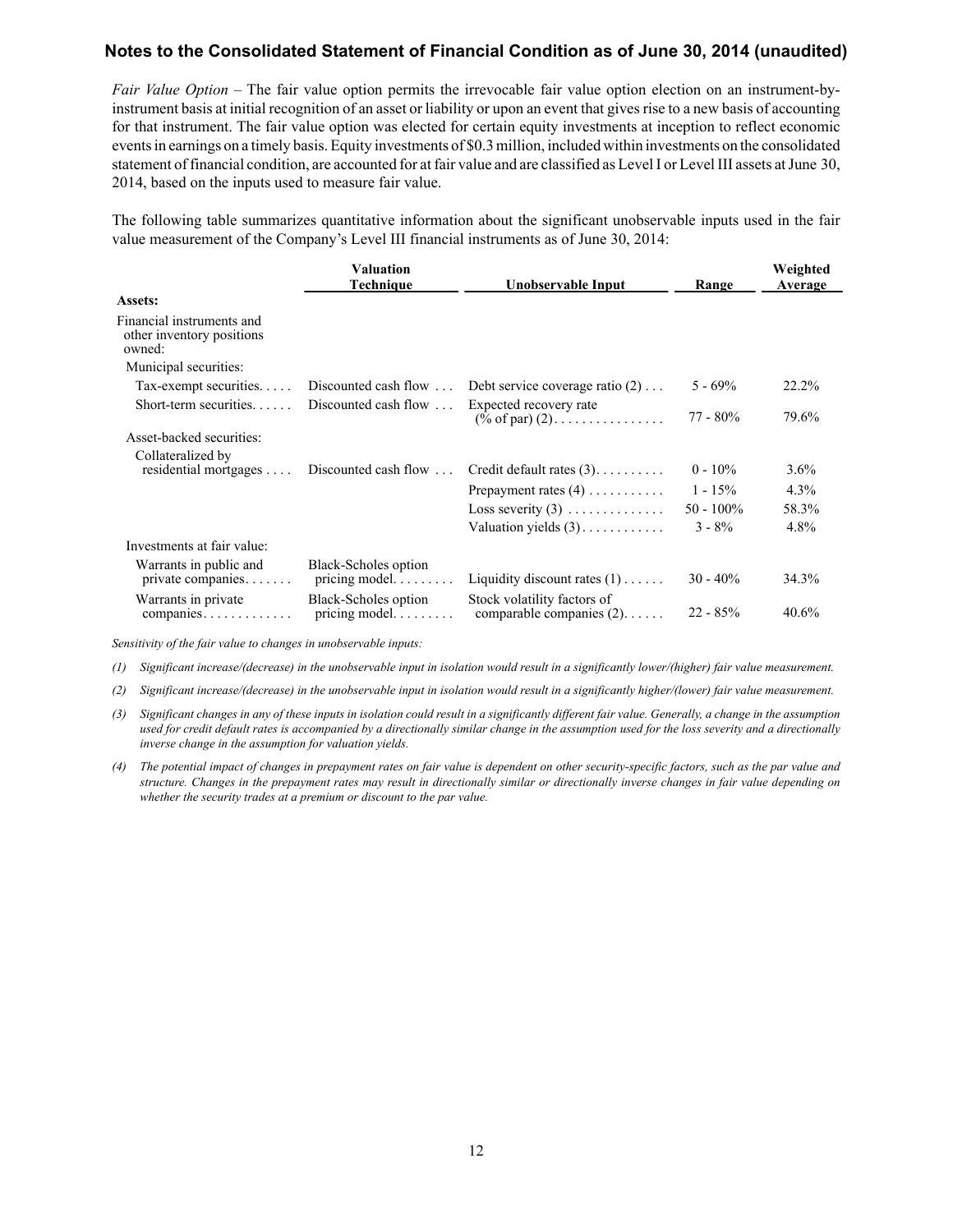The following table summarizes the valuation of the Company's financial instruments by pricing observability levels defined in ASC 820 as of June 30, 2014:

| (Dollars in thousands)                                                                 |                          | Level I |                          | Level II |      | Level III | <b>Total</b>  |
|----------------------------------------------------------------------------------------|--------------------------|---------|--------------------------|----------|------|-----------|---------------|
| Assets:                                                                                |                          |         |                          |          |      |           |               |
| Financial instruments and other<br>inventory positions owned:                          |                          |         |                          |          |      |           |               |
| Corporate securities:                                                                  |                          |         |                          |          |      |           |               |
| Equity securities                                                                      | \$                       | 36,713  | S                        | 19,262   | \$   |           | \$<br>55,975  |
| Convertible securities                                                                 |                          |         |                          | 94,496   |      |           | 94,496        |
| Fixed income securities                                                                |                          |         |                          | 27,344   |      |           | 27,344        |
| Municipal securities:                                                                  |                          |         |                          |          |      |           |               |
| Taxable securities                                                                     |                          |         |                          | 4,913    |      |           | 4,913         |
| Tax-exempt securities.                                                                 |                          |         |                          | 160,049  |      | 1,306     | 161,355       |
| Short-term securities                                                                  |                          |         |                          | 151,477  |      | 732       | 152,209       |
| Asset-backed securities                                                                |                          |         |                          | 4,593    |      | 129,126   | 133,719       |
| U.S. government agency securities                                                      |                          |         |                          | 245,365  |      |           | 245,365       |
| U.S. government securities                                                             |                          | 8,185   |                          |          |      |           | 8,185         |
| Derivative contracts                                                                   |                          | 94      |                          |          |      |           | 94            |
| Total financial instruments and other<br>inventory positions owned:                    |                          | 44,992  |                          | 707,499  |      | 131,164   | 883,655       |
| Cash equivalents                                                                       |                          | 18      |                          |          |      |           | 18            |
| Investments at fair value                                                              |                          | 15,213  |                          |          |      | 463       | 15,676        |
|                                                                                        | $\overline{\mathcal{L}}$ | 60,223  | $\overline{\mathcal{L}}$ | 707,499  | $\$$ | 131,627   | \$<br>899,349 |
| <b>Liabilities:</b>                                                                    |                          |         |                          |          |      |           |               |
| Financial instruments and other<br>inventory positions sold, but not yet<br>purchased: |                          |         |                          |          |      |           |               |
| Corporate securities:                                                                  |                          |         |                          |          |      |           |               |
| Equity securities $\dots \dots \dots \dots$                                            | \$                       | 96,733  | \$                       | 229      | \$   |           | \$<br>96,962  |
| Fixed income securities $\ldots$                                                       |                          |         |                          | 9,974    |      |           | 9,974         |
| U.S. government agency securities                                                      |                          |         |                          | 49,009   |      |           | 49,009        |
| U.S. government securities                                                             |                          | 158,276 |                          |          |      |           | 158,276       |
| Derivative contracts                                                                   |                          | 1,379   |                          |          |      |           | 1,379         |
| Total financial instruments and other<br>inventory positions sold, but not yet         |                          |         |                          |          |      |           |               |
|                                                                                        | \$                       | 256,388 | \$                       | 59,212   | \$   |           | \$<br>315,600 |

The Company's Level III assets were \$131.6 million, or 14.6 percent of financial instruments measured at fair value at June 30, 2014.

The carrying values of the Company's cash, securities either purchased or sold under agreements to resell, receivables and payables either from or to customers and brokers, dealers and clearing organizations and short-term financings approximate fair value due to their liquid or short-term nature.

#### **Note 6** *Variable Interest Entities*

The Company has investments in and/or acts as the managing partner of various partnerships, limited liability companies, or registered mutual funds. These entities were established for the purpose of investing in securities of public or private companies, or municipal debt obligations and were initially financed through the capital commitments or seed investments of the members.

VIEs are entities in which equity investors lack the characteristics of a controlling financial interest or do not have sufficient equity at risk for the entity to finance its activities. The determination as to whether an entity is a VIE is based on the amount and nature of the members' equity investment in the entity. The Company also considers other characteristics such as the power through voting rights or similar rights to direct the activities of an entity that most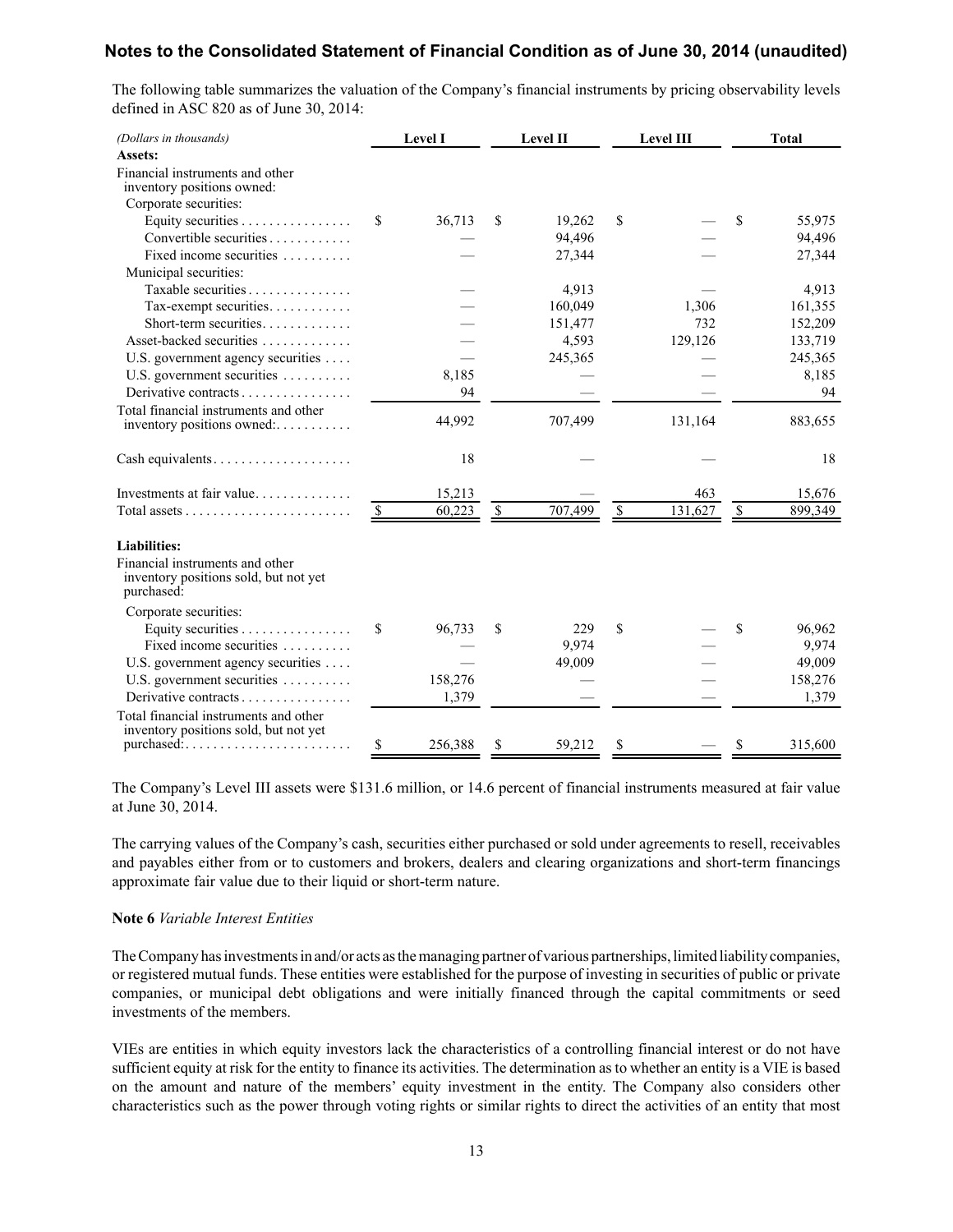significantly impact the entity's economic performance. For those entities that meet the deferral provisions defined by ASU 2010-10, the Company considers characteristics such as the ability to influence the decision making about the entity's activities and how the entity is financed. The Company has identified certain of the entities described above as VIEs. These VIEs had net assets approximating \$0.3 billion at June 30, 2014. The Company's exposure to loss from these VIEs is \$5.7 million, which is the carrying value of its capital contributions recorded in investments on the consolidated statement of financial condition at June 30, 2014. The Company had no liabilities related to these VIEs at June 30, 2014.

The Company is required to consolidate all VIEs for which it is considered to be the primary beneficiary. The determination as to whether the Company is considered to be the primary beneficiary is based on whether the Company has both the power to direct the activities of the VIE that most significantly impact the entity's economic performance and the obligation to absorb losses or the right to receive benefits of the VIE that could potentially be significant to the VIE. For those entities that meet the deferral provisions defined by ASU 2010-10, the determination as to whether the Company is considered to be the primary beneficiary differs in that it is based on whether the Company will absorb a majority of the VIE's expected losses, receive a majority of the VIE's expected residual returns, or both. The Company determined it is not the primary beneficiary of these VIEs and accordingly does not consolidate them. Furthermore, the Company has not provided financial or other support to these VIEs that it was not previously contractually required to provide as of June 30, 2014.

The Company also originates CMOs through secondary market vehicles. The Company's risk of loss with respect to these entities is limited to the fair value of the securities held by the Company.

### **Note 7** *Receivables from and Payables to Brokers, Dealers and Clearing Organizations*

Amounts receivable from brokers, dealers and clearing organizations at June 30, 2014 included:

|  | 21.646  |
|--|---------|
|  | 14.864  |
|  | 51.919  |
|  | 14.504  |
|  | 21,528  |
|  | 124 461 |

Amounts payable to brokers, dealers and clearing organizations at June 30, 2014 included:

| (Dollars in thousands)                                                                                  |         |
|---------------------------------------------------------------------------------------------------------|---------|
| Payable arising from unsettled securities transactions, net $\dots \dots \dots \dots \dots \dots \dots$ | 105.620 |
|                                                                                                         | 13.088  |
|                                                                                                         | 5491    |
|                                                                                                         | 15.495  |
|                                                                                                         | 139.694 |

Deposits paid for securities borrowed approximate the market value of the securities. Securities failed to deliver and receive represent the contract value of securities that have not been delivered or received by the Company on settlement date.

### **Note 8** *Collateralized Securities Transactions*

The Company's financing and customer securities activities involve the Company using securities as collateral. In the event that the counterparty does not meet its contractual obligation to return securities used as collateral (e.g., pursuant to the terms of a repurchase agreement), or customers do not deposit additional securities or cash for margin when required, the Company may be exposed to the risk of reacquiring the securities or selling the securities at unfavorable market prices in order to satisfy its obligations to its customers or counterparties. The Company seeks to control this risk by monitoring the market value of securities pledged or used as collateral on a daily basis and requiring adjustments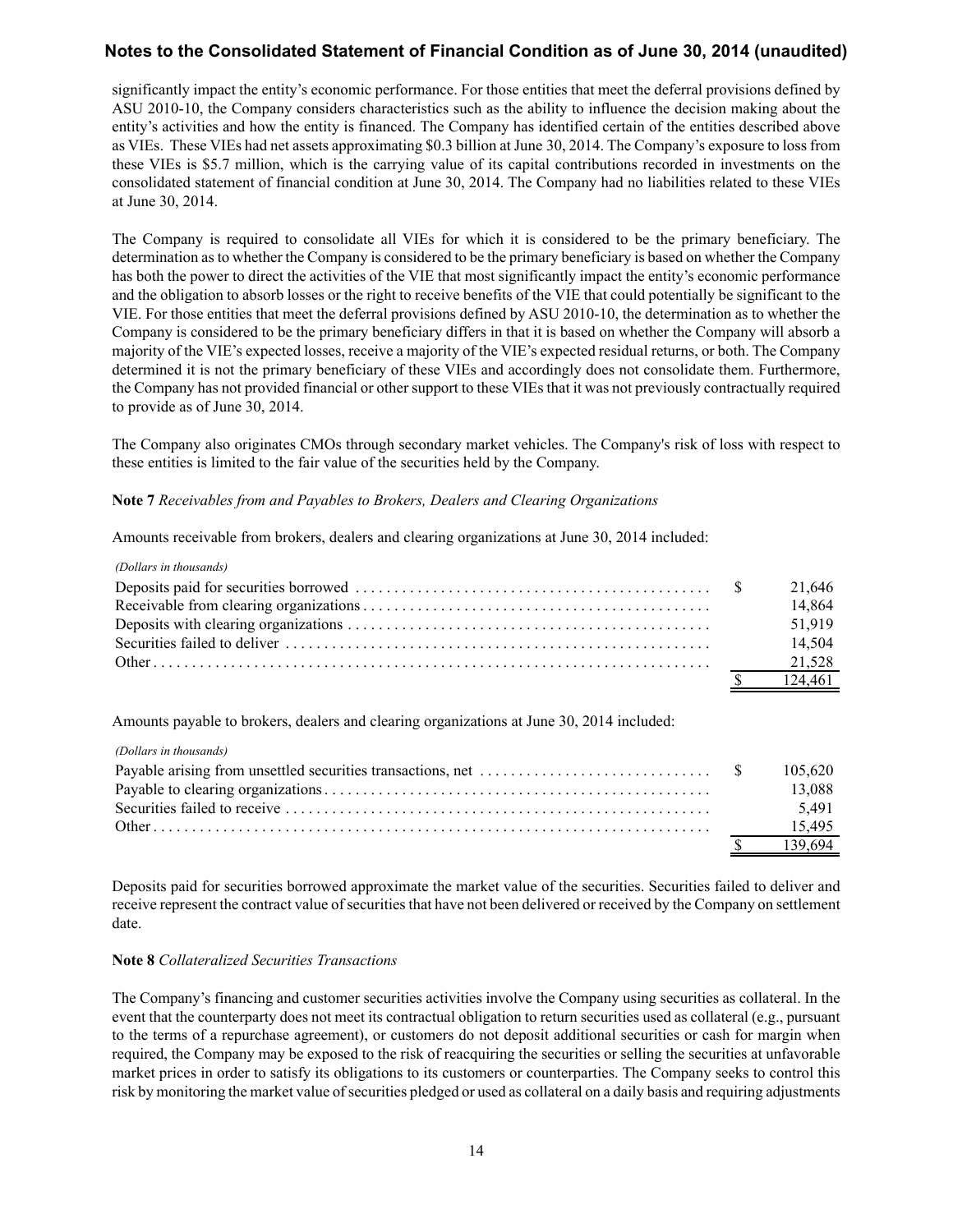in the event of excess market exposure. The Company also uses unaffiliated third party custodians to administer the underlying collateral for certain of its repurchase agreements and short-term financing to mitigate risk.

In a reverse repurchase agreement the Company purchases financial instruments from a seller, typically in exchange for cash, and agrees to resell the same or substantially the same financial instruments to the seller at a stated price plus accrued interest in the future. In a repurchase agreement, the Company sells financial instruments to a buyer, typically for cash, and agrees to repurchase the same or substantially the same financial instruments from the buyer at a stated price plus accrued interest at a future date. Even though repurchase and reverse repurchase agreements involve the legal transfer of ownership of financial instruments, they are accounted for as financing arrangements because they require the financial instruments to be repurchased or resold at maturity of the agreement.

In a securities borrowed transaction, the Company borrows securities from a counterparty in exchange for cash. When the Company returns the securities, the counterparty returns the cash. Interest is generally paid periodically over the life of the transaction.

In the normal course of business, the Company obtains securities purchased under agreements to resell, securities borrowed and margin agreements on terms that permit it to repledge or resell the securities to others, typically pursuant to repurchase agreements. The Company obtained securities with a fair value of approximately \$183.6 million at June 30, 2014, of which \$174.0 million had been pledged or otherwise transferred to satisfy its commitments under financial instruments and other inventory positions sold, but not yet purchased.

The following is a summary of the Company's securities sold under agreements to repurchase ("Repurchase Liabilities"), the fair market value of collateral pledged and the interest rate charged by the Company's counterparty, which is based on LIBOR plus an applicable margin, as of June 30, 2014:

|                               |  | Repurchase |                             | <b>Fair Market</b> |                      |
|-------------------------------|--|------------|-----------------------------|--------------------|----------------------|
| (Dollars in thousands)        |  |            | Value<br><b>Liabilities</b> |                    | <b>Interest Rate</b> |
| Term up to 30 day maturities: |  |            |                             |                    |                      |
|                               |  | 11.815 \$  |                             | 15.686             | $1.66 - 1.75\%$      |

Reverse repurchase agreements, repurchase agreements and securities borrowed and loaned are reported on a net basis by counterparty when a legal right of offset exists.

There were no gross amounts offset on the consolidated statement of financial condition for reverse repurchase agreements, securities borrowed or repurchase agreements at June 30, 2014, as a legal right of offset did not exist. The Company had no outstanding securities lending arrangements as of June 30, 2014. See Note 4 for information related to the Company's offsetting of derivative contracts.

#### **Note 9** *Investments*

The Company's proprietary investments include investments in private companies and partnerships, registered mutual funds, and warrants of public and private companies. Investments at June 30, 2014 included:

| (Dollars in thousands) |        |
|------------------------|--------|
|                        | 15,676 |
|                        | 808    |
|                        | 49,858 |
|                        | 66.342 |
|                        |        |
|                        | 66,101 |
|                        |        |

*(1) Noncontrolling interests are attributable to third party ownership in a consolidated private equity investment vehicle.*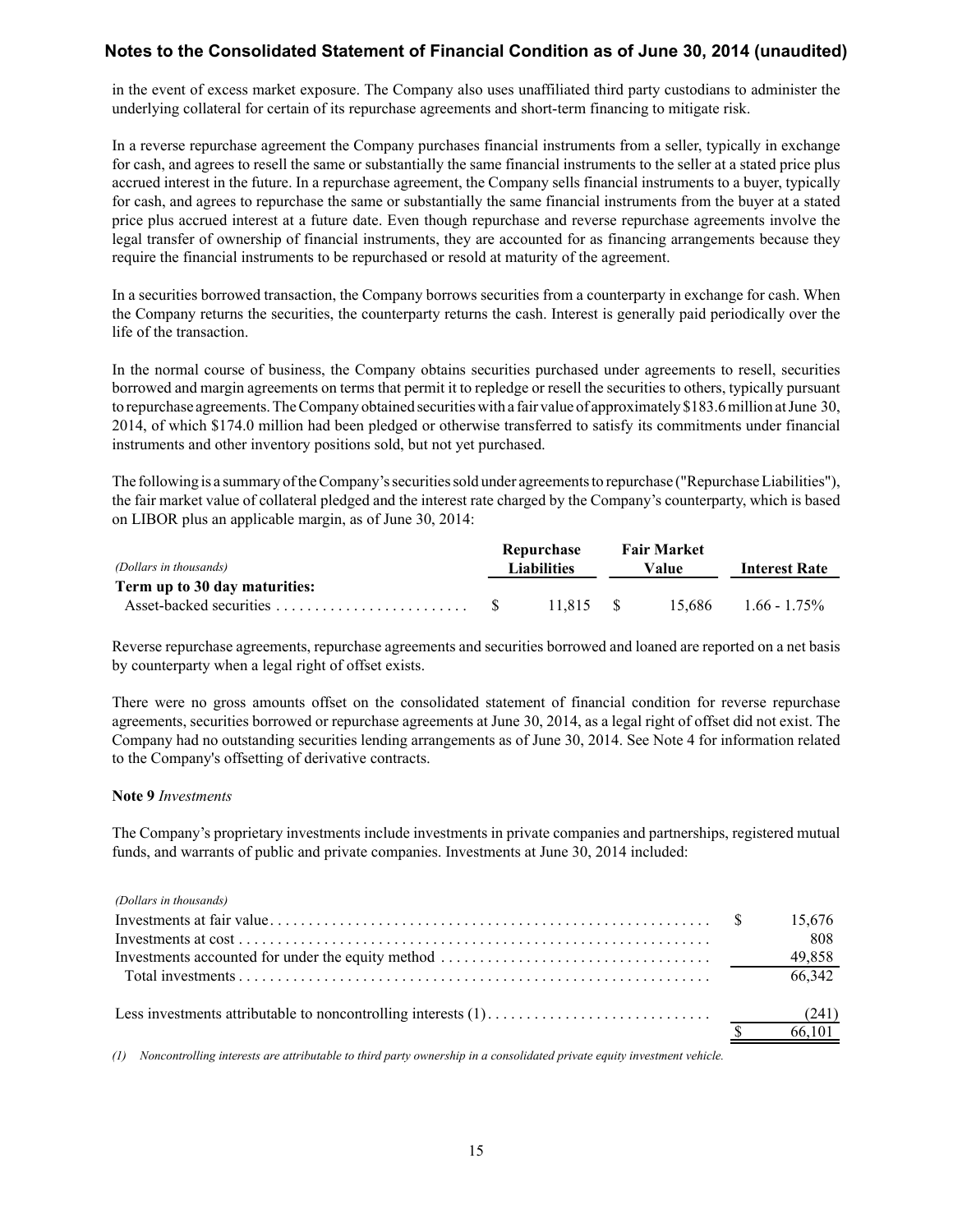At June 30, 2014, investments carried on a cost basis had an estimated fair market value of \$0.8 million. The estimated fair value of these investments was based on an assessment of each underlying security, considering rounds of financing, third-party transactions and market-based information, including comparable company transactions, trading multiples (e.g., multiples of revenue and earnings before interest, taxes, depreciation and amortization ("EBITDA")), among other factors. Because valuation estimates were based upon management's judgment, investments carried at cost would be categorized as Level III assets in the fair value hierarchy, if they were carried at fair value.

Investments accounted for under the equity method include general and limited partnership interests. The carrying value of these investments is based on the investment vehicle's net asset value. The net assets of investment partnerships consist of investments in both marketable and non-marketable securities. The underlying investments held by such partnerships are valued based on the estimated fair value determined by management in our capacity as general partner or investor and, in the case of investments in unaffiliated investment partnerships, are based on financial statements prepared by the unaffiliated general partners.

### **Note 10** *Other Assets*

Other assets at June 30, 2014 included:

|  | 35,715 |
|--|--------|
|  | 17,542 |
|  | 3,587  |
|  | 8,779  |
|  | 4.540  |
|  | 2,952  |
|  |        |

### **Note 11** *Goodwill and Intangible Assets*

The following table presents the changes in the carrying value of goodwill and intangible assets for the six months ended June 30, 2014:

#### *(Dollars in thousands)*

#### **Goodwill**

| 5,316   |
|---------|
| (1,486) |
|         |
|         |

In 2014, the Company recorded a \$1.2 million measurement period adjustment to increase goodwill and acquisitionrelated deferred tax liabilities.

#### **Note 12** *Short-Term Financing*

The Company issues secured commercial paper to fund a portion of its securities inventory. The commercial paper notes ("CP Notes") can be issued with maturities of 27 days to 270 days from the date of issuance. The CP Notes are issued under three separate programs, CP Series A, CP Series II A and CP Series III A, and are secured by different inventory classes. As of June 30, 2014, the weighted average maturity of CP Series A, CP Series II A and CP Series III A was 162 days, 99 days and 33 days, respectively. The CP Notes are interest bearing or sold at a discount to par with an interest rate based on LIBOR plus an applicable margin. CPSeries III Aincludes a covenant that requires the Company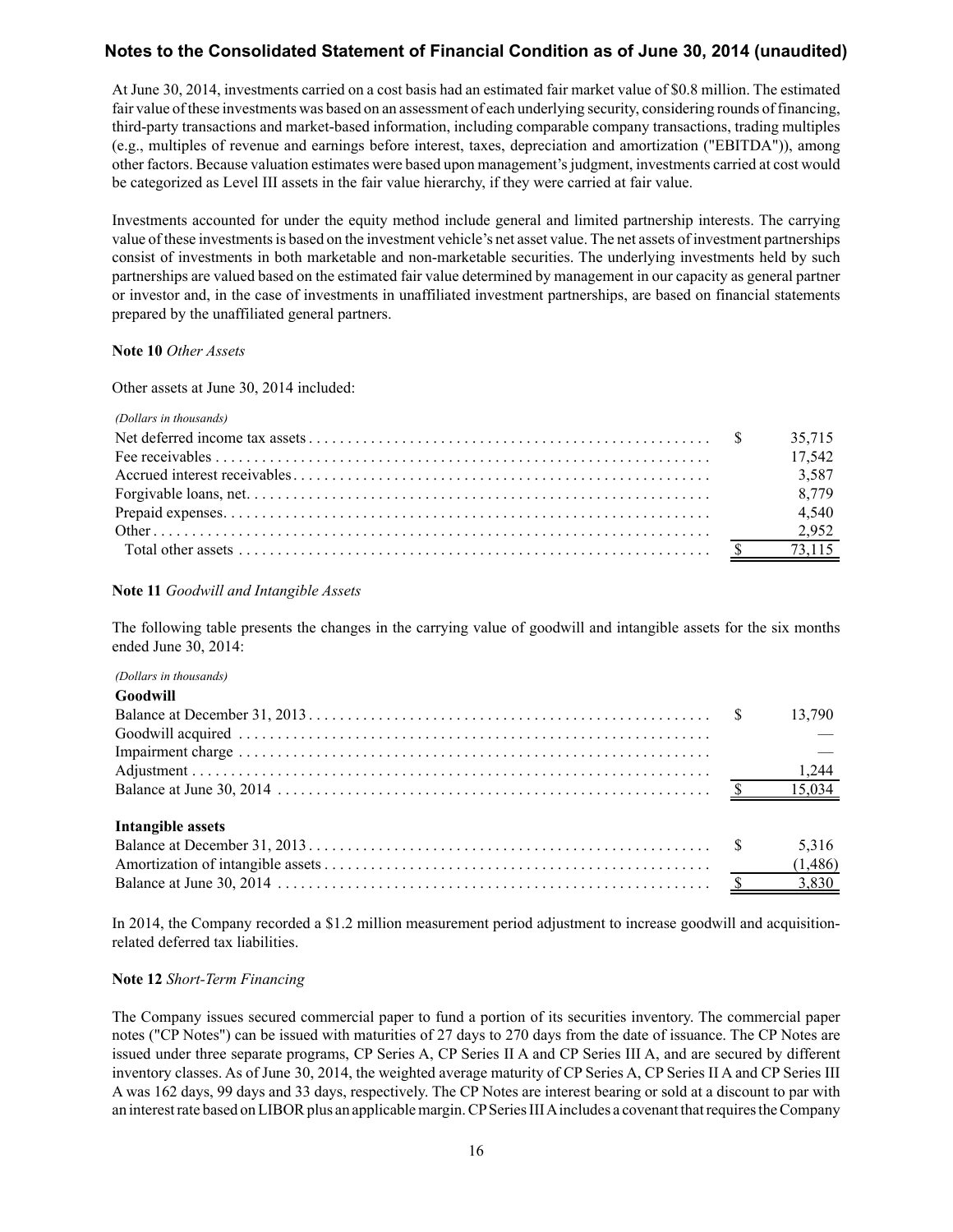to maintain excess net capital of \$120 million. At June 30, 2014, the Company had CP Notes of \$271.5 million outstanding with a weighted average interest rate of 1.58 percent.

The Company has committed short-term bank line financing available on a secured basis and uncommitted short-term bank line financing available on both a secured and unsecured basis. The Company uses these credit facilities in the ordinary course of business to fund a portion of its daily operations and the amount borrowed under these credit facilities varies daily based on the Company's funding needs.

The Company's committed short-term bank line financing at June 30, 2014 consisted of a one-year \$250 million committed revolving credit facility with U.S. Bank, N.A., which was renewed in December 2013. Advances under this facility are secured by certain marketable securities. The facility includes a covenant that requires the Company to maintain minimum net capital of \$120 million, and the unpaid principal amount of all advances under this facility will be due on December 27, 2014. The Company pays a nonrefundable commitment fee on the unused portion of the facility on a quarterly basis. At June 30, 2014, the Company had no advances against this line of credit.

The Company's uncommitted secured lines at June 30, 2014 totaled \$185 million with two banks and are dependent on having appropriate collateral, as determined by the bank agreement, to secure an advance under the line. The availability of the Company's uncommitted lines are subject to approval by the individual banks each time an advance is requested and may be denied. At June 30, 2014, the Company had no advances against these lines of credit.

**Note 13** *Contingencies and Commitments*

### **Legal Contingencies**

The Company has been named as a defendant in various legal actions, including complaints and litigation and arbitration claims, arising from its business activities. Such actions include claims related to securities brokerage and investment banking activities, and certain class actions that primarily allege violations of securities laws and seek unspecified damages, which could be substantial. Also, the Company is involved from time to time in investigations and proceedings by governmental agencies and self-regulatory organizations ("SROs") which could result in adverse judgments, settlement, penalties, fines or other relief.

Given uncertainties regarding the timing, scope, volume and outcome of pending and potential legal actions, investigations and regulatory proceedings and other factors, the amounts of reserves and ranges of reasonably possible losses are difficult to determine and of necessity subject to future revision. Subject to the foregoing, management of the Company believes, based on currently available information, after consultation with outside legal counsel and taking into account its established reserves, that pending legal actions, investigations and regulatory proceedings will be resolved with no material adverse effect on the consolidated statement of financial condition of the Company.

# **Operating Lease Commitments**

The Company leases office space throughout the United States. Aggregate minimum lease commitments under operating leases as of June 30, 2014 are as follows:

| (Dollars in thousands) |        |
|------------------------|--------|
|                        | 4,404  |
|                        | 10,507 |
|                        | 10.402 |
|                        | 8,789  |
|                        | 8,657  |
|                        | 34.869 |
|                        | 77.628 |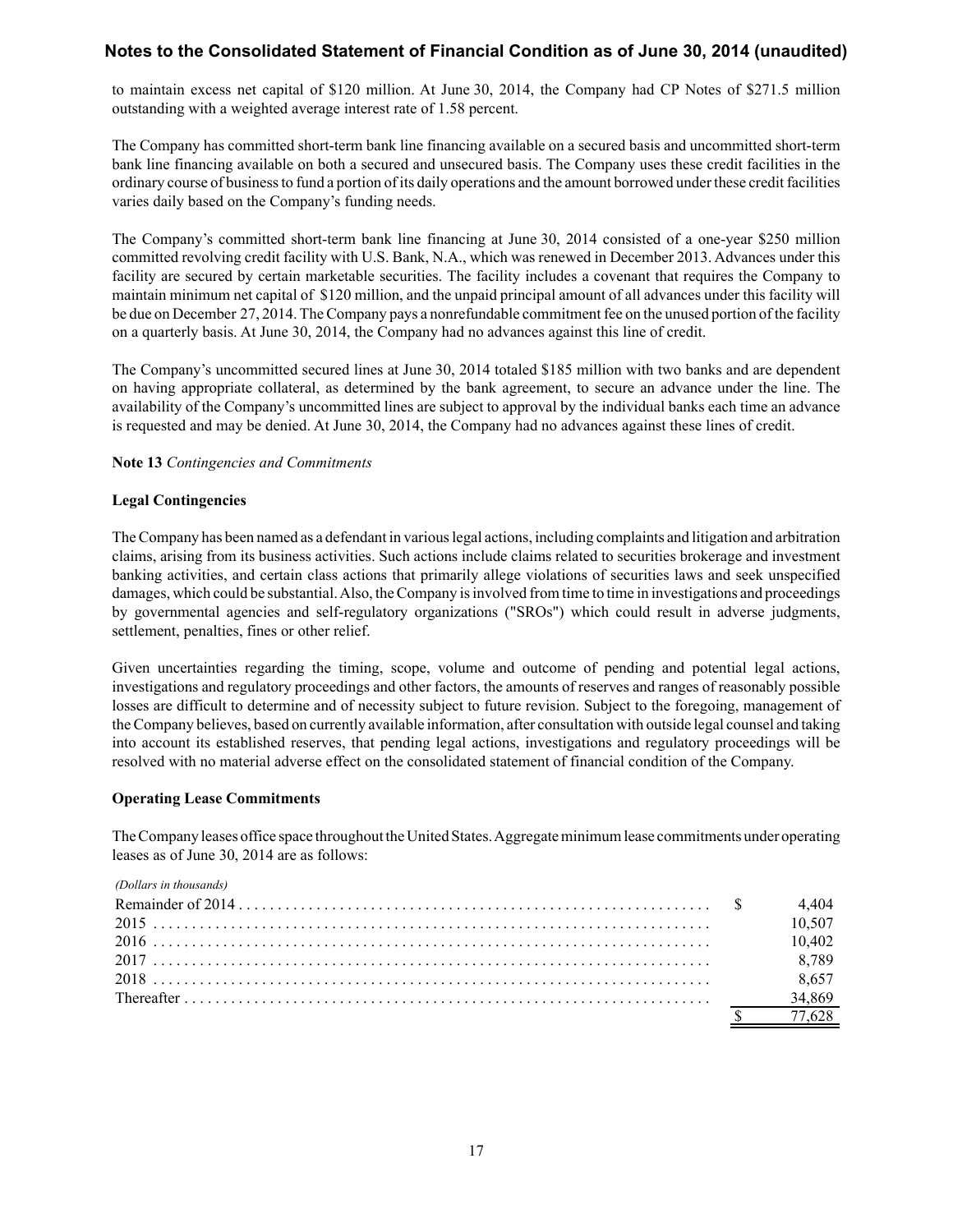### **Note 14** *Noncontrolling Interests*

The consolidated statement of financial condition includes the accounts of Piper Jaffray and other entities in which the Company has a controlling financial interest. Noncontrolling interests represent equity interests in consolidated entities that are not attributable, either directly or indirectly, to Piper Jaffray. Noncontrolling interests include the minority equity holders' proportionate share of the equity in a private equity investment vehicle aggregating \$0.2 million as of June 30, 2014.

Ownership interests in entities held by parties other than Piper Jaffray are presented as noncontrolling interests within shareholder's equity, separate from the Company's own equity.

### **Note 15** *Employee Benefit Plans*

The Parent Company has various employee benefit plans, and substantially all Company employees are covered by at least one plan. The plans include health and welfare plans and a tax-qualified retirement plan.

### **Note 16** *Parent Company Compensation Plans*

### **Stock-Based Compensation**

The Parent Company maintains a stock-based compensation plan, the Piper Jaffray Companies Amended and Restated 2003 Annual and Long-Term Incentive Plan (the "Incentive Plan"). The Incentive Plan permits the grant of equity awards, including restricted stock, restricted stock units and non-qualified stock options, to the Company's employees. The awards granted to employees have either three-year cliff vesting periods, vest ratably over three years in equal installments or cliff vest upon meeting certain performance or market-based metrics. The maximum term of the stock options granted to employees is ten years. The Incentive Plan provides for accelerated vesting of restricted stock, restricted stock units and option awards if there is a severance event, a change in control of the Parent Company (as defined in the Incentive Plan), in the event of a participant's death, and at the discretion of the compensation committee of the Parent Company's board of directors.

### **Deferred Compensation Plan**

In 2013, the Parent Company adopted a nonqualified deferred compensation plan, an unfunded plan which allows certain of the Company's highly compensated employees, at their election, to defer a percentage of their base salary, commissions and/or cash bonuses. The deferrals vest immediately and are non-forfeitable. The amounts deferred under this plan are held in a grantor trust. The Parent Company invests, as a principal, in investments to economically hedge its obligation under the nonqualified deferred compensation plan.

In 2012, the Parent Company established the Piper Jaffray Companies Mutual Fund Restricted Share Investment Plan, a deferred compensation plan which allows eligible employees of the Company to elect to receive a portion of the incentive compensation they would otherwise receive in the form of restricted stock, instead in restricted mutual fund shares ("MFRS Awards") of registered funds managed by the Parent Company's asset management business. MFRS Awards vest ratably over three years in equal installments and provide for continued vesting after termination of employment so long as the employee does not violate certain post-termination restrictions.

The Company has also granted MFRS Awards to new employees as a recruiting tool. Employees must fulfill service requirements in exchange for rights to the awards.